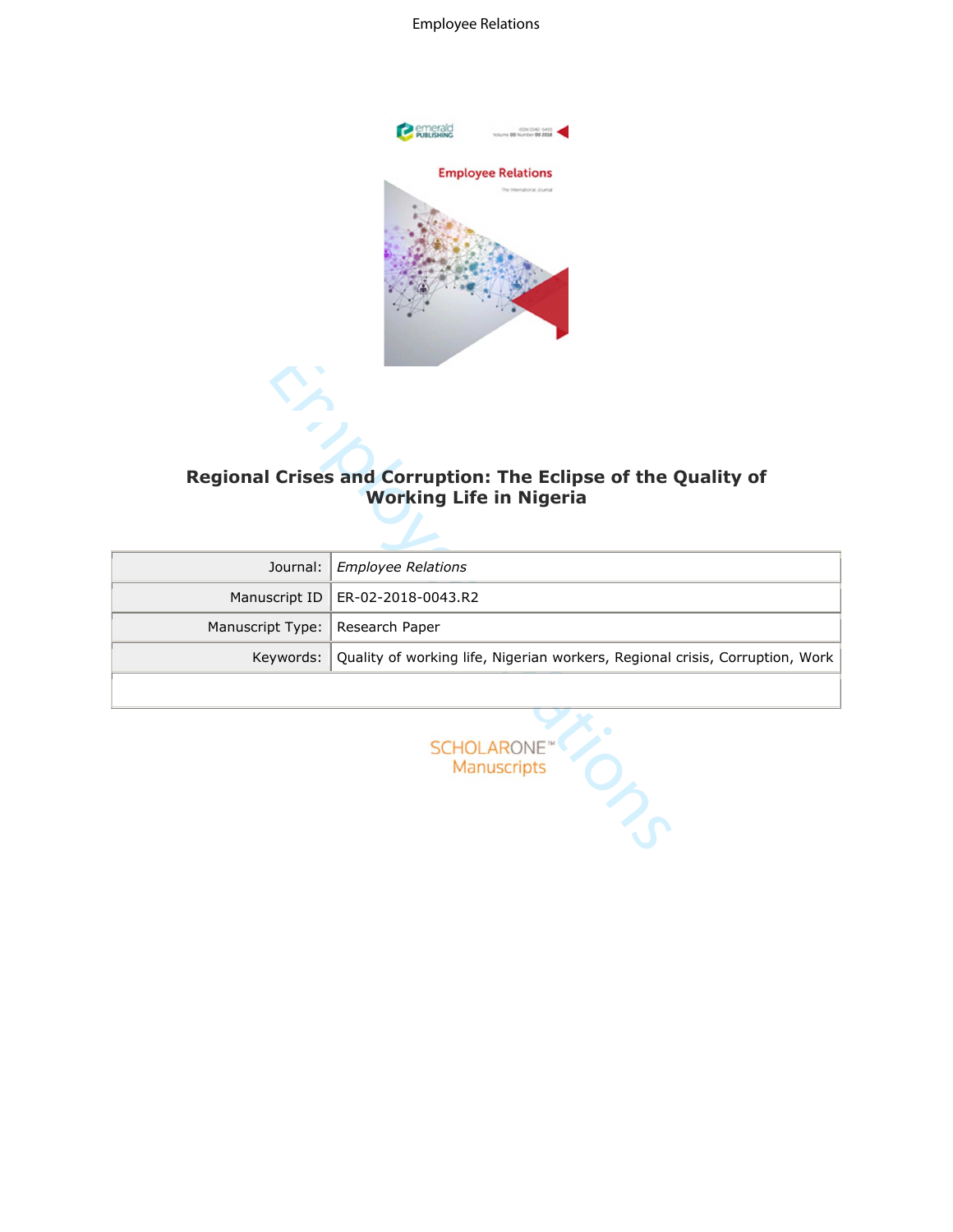**Regional Crises and Corruption: The Eclipse of the Quality of Working Life in Nigeria** 

## **Abstract**

**Purpose** – In recent years, there has been a rapid decline in the quality of working life (QWL) of Nigerian workers at all levels. This phenomenon is cryptic and knowledge thereof is inadequate due to a dearth of compelling research on QWL in Nigeria. This article seeks a deeper understanding of QWL among Nigerian workers by investigating the impact of corruption and regional crises on QWL in this non-western context. The study also examines what QWL means to Nigerian employees.

**Methodology** – The study employs qualitative data gleaned from semi-structured interviews.

uption and regional crises on QWL in this non-v<br>s what QWL means to Nigerian employees.<br>he study employs qualitative data gleaned fr<br>search reveals that corruption has a strongly<br>which in turn affects their motivation, att **Findings** – The research reveals that corruption has a strongly negative effect on employees' QWL, which in turn affects their motivation, attitude towards their job, and the psychological contract between them and their employers. Furthermore, the findings revealed that regional crises (such as the heinous activities of the Boko Haram sect in the north-east, the continuing agitation of the secessionists (e.g. the Indigenous People of Biafra [IPOB]), in the south-east, and the tumultuous activities of the Niger Delta Avengers (NDA) in the south-south, have combined to reduce employees' QWL.

**Research limitations/implications** – The extent to which the findings of this research can be generalised is constrained by the selected sample of the research (public sector employees).

**Originality/value** – These results and the practical implications thereof will be useful to the Nigerian government, policymakers and organisations for creating and enhancing good QWL in Nigeria.

**Keywords:**  Corruption, regional crises, quality of working life, Nigerian workers, psychological contract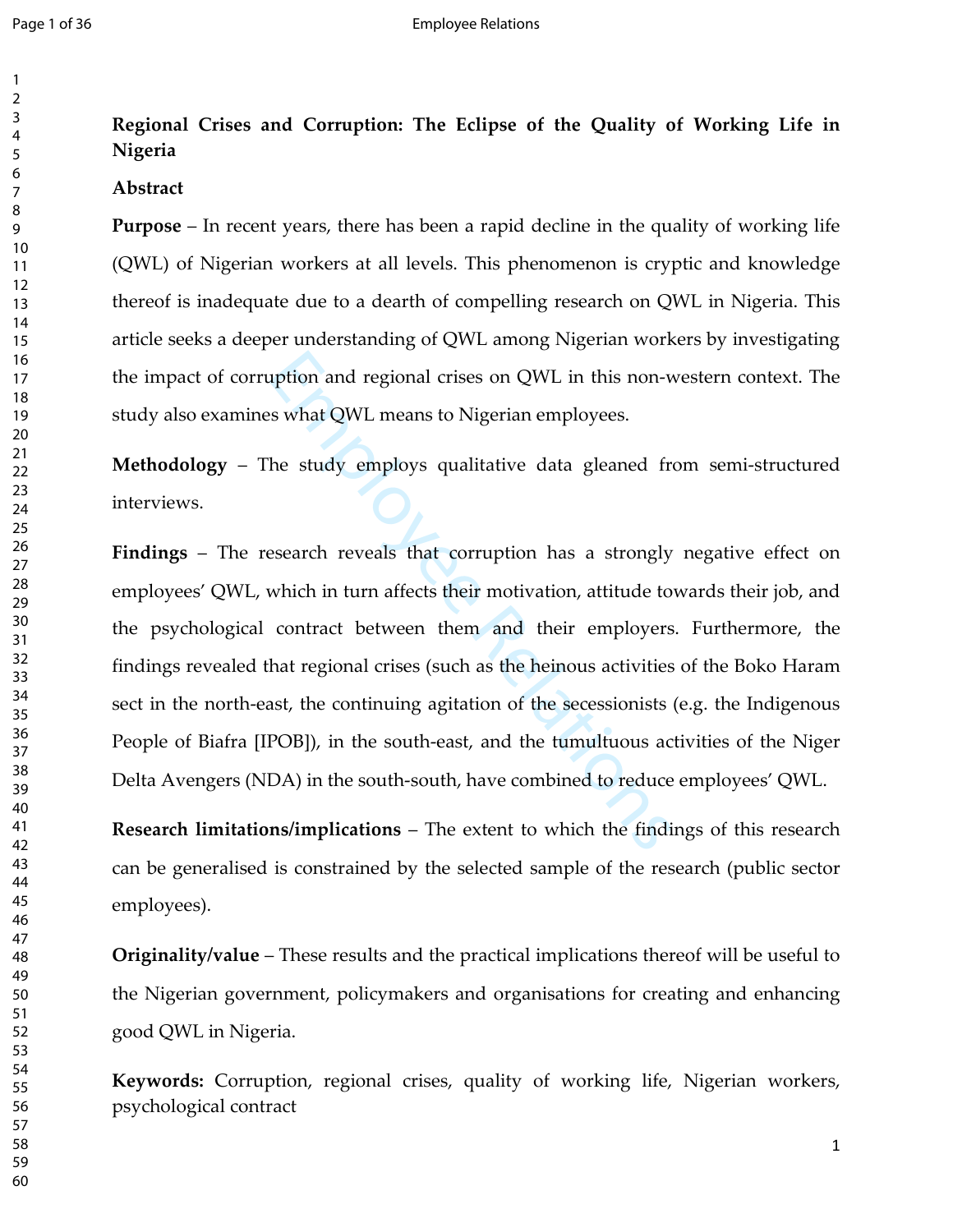### **Introduction**

mabling environment wherein employees (clameral)<br>anced remains essential (Askari et al., 2018). The oid of environmental, political, and economical<br>radition, vestiges of which are rooted in classic<br>on research (see Blauner Work occupies a major part of daily life and our thoughts. It determines who we are and how we want to connect with our world. For many people, the presence or indeed absence of work represents the connection that links us to the outside world (Martel and Dupuis, 2006). Ideally, work provides satisfaction (Clark and Farmer, 1998) and gives a sense of purpose and accomplishment to employees (Gambles et al., 2006; Guest, 2001). Thus, an enabling environment wherein employees' quality of working life (QWL) will be enhanced remains essential (Askari et al., 2018). The environment should be serene and devoid of environmental, political, and economical crises. Research on QWL has a long tradition, vestiges of which are rooted in classic job satisfaction and employee motivation research (see Blauner, 1964; Hertzberg, 1966; Maslow, 1943; Mayo and Warner, 1931). The intervening years were characterised with a broad, sometimes contradictory, literature identifying the variables affecting QWL.

However, the need for and the potential value of good QWL cannot be underestimated. Enhanced QWL has been associated with a wide range of benefits, such as improved business performance, greater creativity, enhanced employee commitment, low employee turnover, low absenteeism, and so on. This is perhaps why employees have been identified as the most important resource in an organisation (Gabčanová, 2011). QWL is predicated on a set of objectives, organisati onal conditions, practices, and employees' perceptions that they are safe at work and that they will be able to grow and develop as human beings (Teryima, 2016). The administrative system and the work and social environments of an organisation also play a vital role in determining employees' QWL (Cunningham and Eberle, 1990). Furthermore, QWL also considers employees' professional wellbeing and the degree to which employees' work experience is rewarding, fulfilling, and devoid of negative personal consequences (Shamir and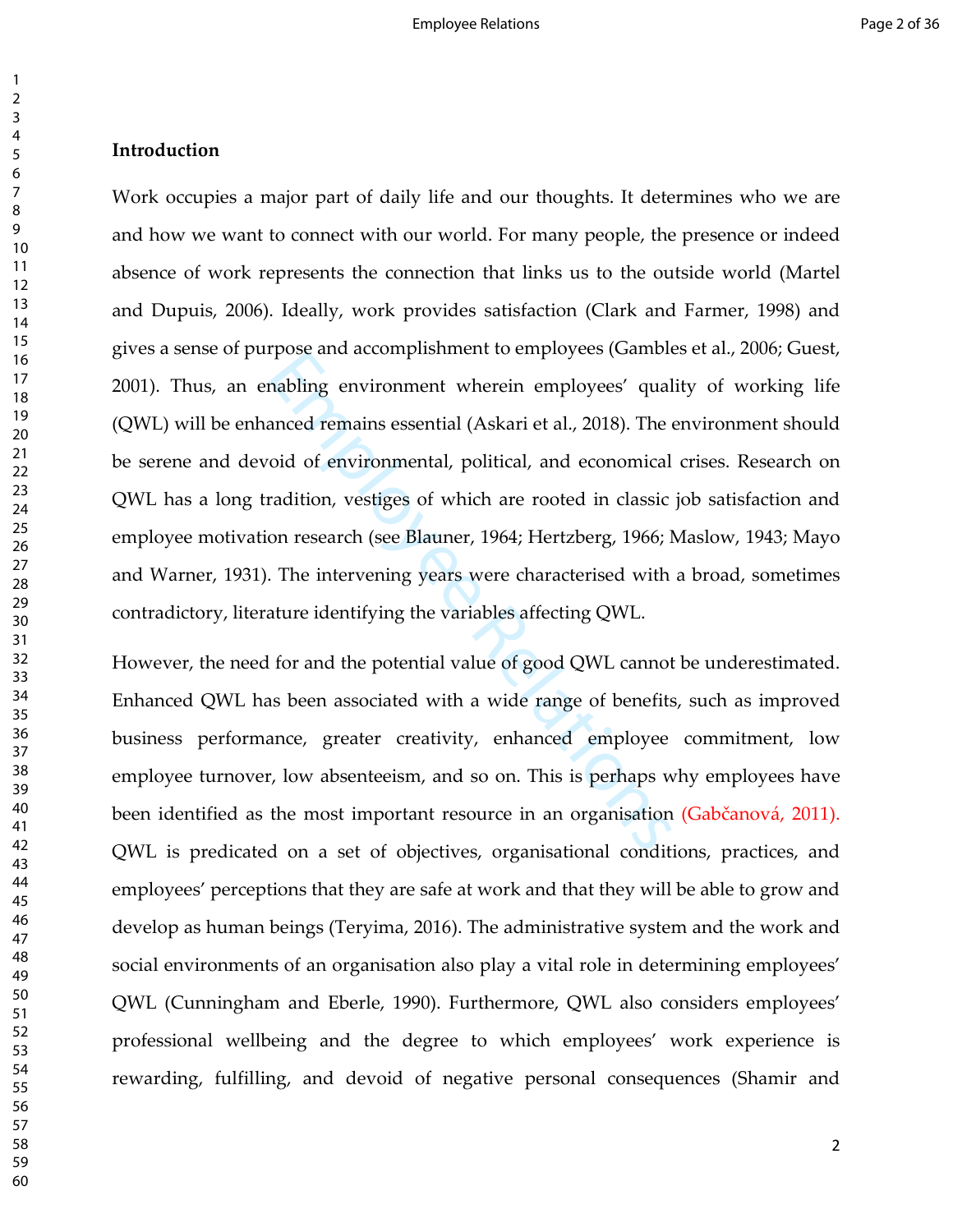### Page 3 of 36 **Employee Relations**

Salomon, 1985). The quality of work deservedly matters as much as the quantity thereof. Therefore, all work should be fair and decent, with realistic opportunities for development and fulfilment (Taylor, 2017).

Hong Kong (Ng and Chiu (1997), South Africa (de et al., 2012), and Nigeria (Ogungbamila and Iden<br>a developing countries, fulfilling one's obligation<br>WL, and when a job provides such opportunity<br>lighty job (Kiggundu, 1982). Over the years, there has been a plethora of studies undertaken on employees' QWL, mostly in western countries (Fields and Thacker, 1992; Martel and Dupuis, 2006; Sirgy et al., 2008). Many studies have also been done in developing countries such as China (Shen et al, 2014), Hong Kong (Ng and Chiu (1997), South Africa (der Berg and Martins, 2013), Taiwan (Lai et al., 2012), and Nigeria (Ogungbamila and Idemudia, 2016; Tongo, 2015). Moreover, in developing countries, fulfilling one's obligations to one's families is often priority in QWL, and when a job provides such opportunities, then it is often deemed a high-quality job (Kiggundu, 1982). However, Africa, specifically Nigeria, remains an under-researched context. This study assumes that the organisational parameters, the economy, employees' needs, and the cultural and institutional frameworks of organisations in many developed nations are not the same as in Nigeria. Therefore, Nigeria-focused study, which this article seeks to contribute, is needed.

Since the return of democracy in 1999, Nigeria has continued to seek economic growth and prosperity. According to the Nigerian High Commission UK (2017), Nigeria has undergone a major economic transformation and is now one of the fastest growing economies in Africa. The questions, however, remain: Does Nigeria have the enabling environment to succeed? Does its workforce have the required QWL to excel? This article takes a two-pronged approach to these questions.

Firstly, unethical practices and corruption are some of the greatest challenges to African society and its leaders, threatening to undermine economic growth, democratic stability and sustenance, and general development efforts (Gbadamosi, 2006). The issues of good governance and transparency are critical in all societies, but more so in poor countries seeking to break the cycle of poverty and lack of development (Gbadamosi, 2006). This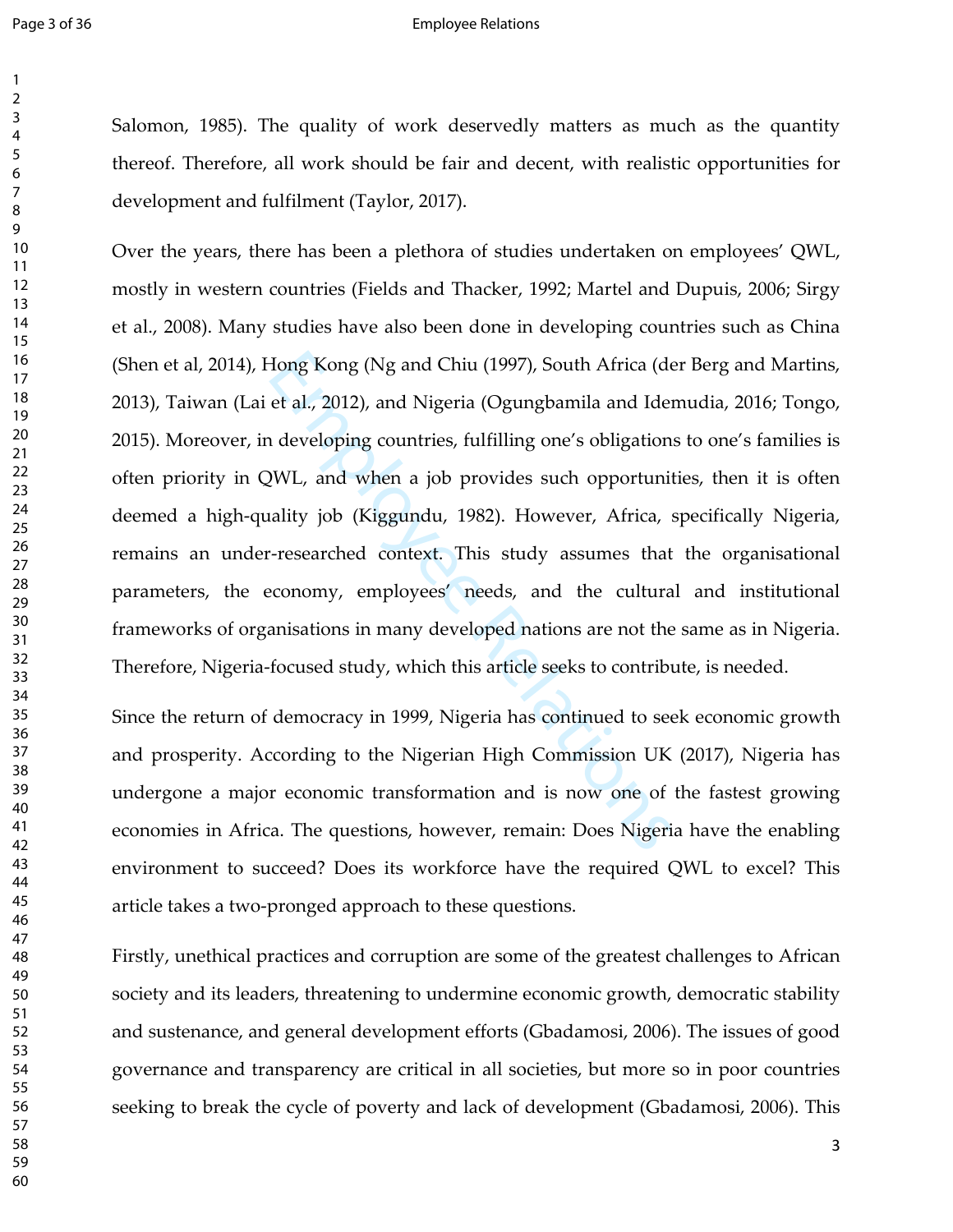is because corruption restricts investments and economic growth and undermines poverty alleviation, which are critical for Nigeria – and Africa at large. Corruption remains perhaps one of the greatest threats to the development of nations and it is perhaps therefore unsurprising that countries that have successfully controlled it are among the most developed. The relationship between QWL and a well-run society with a minimal level of corruption is therefore palpable.

and regional conflicts tend to hinder economic<br>ident in countries such as Iraq, Afghanistan<br>lic of Congo, and South Sudan (among others) gi<br>war and sectional crises. In the last decade, Nig<br>ional, regional, and religious c Secondly, national and regional conflicts tend to hinder economic development and QWL. This is evident in countries such as Iraq, Afghanistan, Syria, Libya, the Democratic Republic of Congo, and South Sudan (among others) given the evidence of the devastation of war and sectional crises. In the last decade, Nigeria has been in the news for many national, regional, and religious crises (Alao and Iyanda, 2017; Okpaga et al., 2012). Most of these crises have been debilitating for development; for example, the Boko Haram conflicts in the north-east, the militia groups in the south-south, the separationist agitations predominantly in the south-east and most recently the migrant herdsmen killings largely in the north and sporadically in the south as well.

The combination of corruption and internal strife hinders cohesion and development among the citizenry and debilitates QWL of workers. The root cause of the recent decline in employee morale and commercial growth, the economic recession, the high rate of inflation, and the high unemployment rate (which is causing many organisations to reduce the sizes of their workforces) have primarily been attributed to pervasive regional crises and interspersed corruption (Fapohunda, 2013; Lawal et al., 2017; Onuba, 2017; Riti et al., 2017). Regional crises and corruption are endemic in Nigeria and they continue to threaten the existence of Nigeria as a nation (Lawal et al., 2017).

However, research on the impact of corruption and regional crises on the QWL of the Nigerian workers is limited. When investigating a broad societal challenge such as corruption and regional crises as indicators of QWL, the connection in terms of how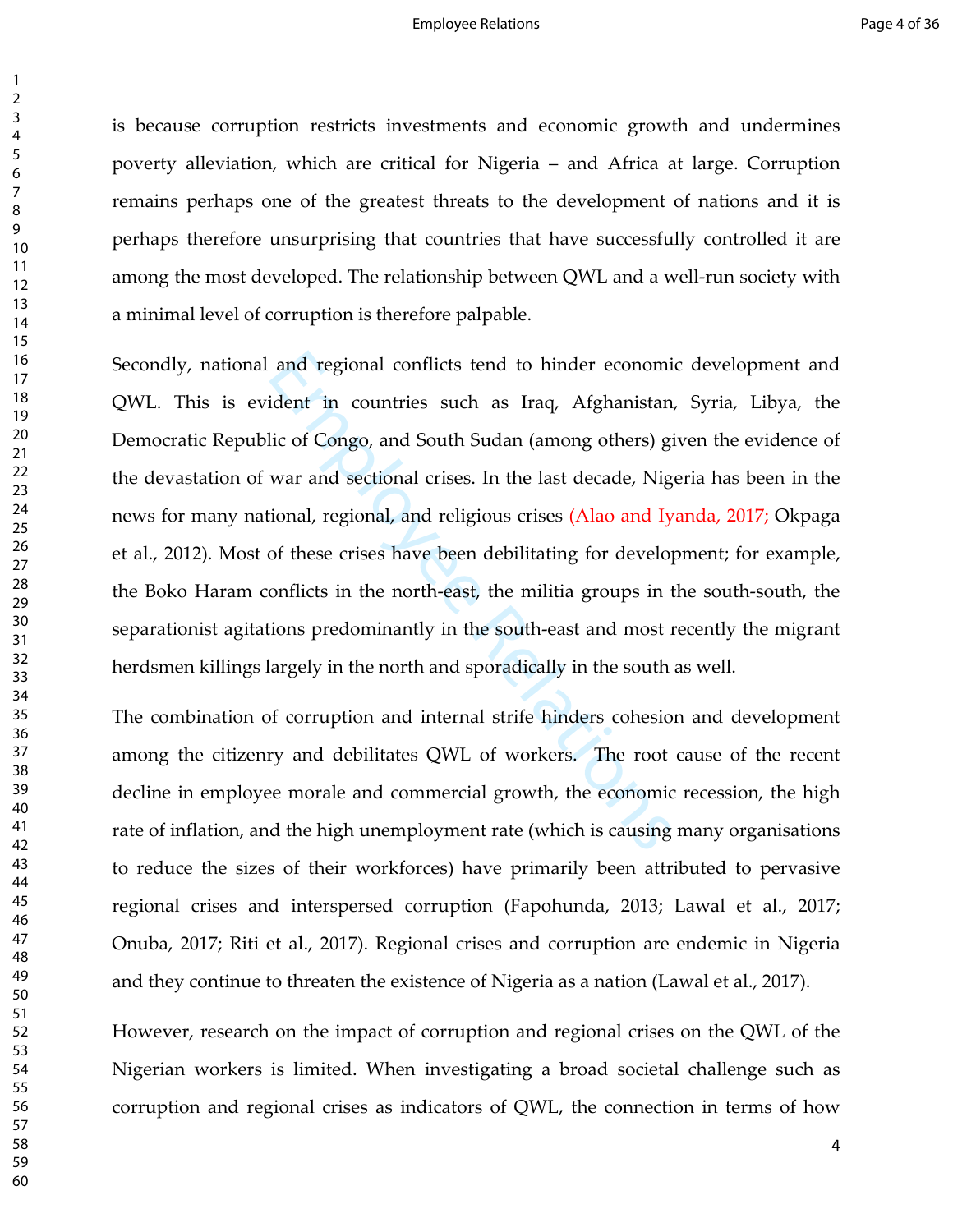#### Page 5 of 36 **Employee Relations**

Enterature on QWL in a non-western context, speared interature on QWL in a non-western context, speared provides an opportunity to enhance understan pursuing these objectives, the article draws or ublic sector across Niger organisations are adversely affected is palpable. This paper thus positions the impact of QWL broadly on the economy and on employee performance within organisations. This article, therefore, seeks to bridge this gap by focusing on the impact of corruption and regional crises on the QWL of Nigerian workers. In this regard, this article and the empirical evidence on which it is based make two contributions. Firstly, it positions regional crises and corruption as key elements that destroy employees' QWL. Secondly, it contributes to the literature on QWL in a non-western context, specifically Nigeria. In so doing, this article provides an opportunity to enhance understanding of employees' QWL in Nigeria. In pursuing these objectives, the article draws on the experiences of employees in the public sector across Nigeria. It is therefore hoped that this study will benefit researchers, organisations, policymakers, and the Nigerian employees in their efforts to study, comprehend, and achieve good QWL. The article is structured as follows: Firstly, QWL will be contextualised, followed by a description of the theoretical basis for the research. Subsequently, the methodology is outlined and the research findings and their implications are discussed. Finally, conclusions are drawn.

## **Contextualising QWL**

The first major research on the concept of QWL was undertaken in Europe in the early 1960s (Martel and Dupuis, 2006). During this time, the Swedish government and policymakers supported employment policies focusing on employees' working conditions and wellbeing (Cherns and Davis, 1975; Davis and Cherns, 1975). The US followed them in the late 1960s when, for the first time, an employee of General Motors used the term 'QWL'. This paved way for US workers to be actively involved in the decision-making of their working conditions (Goode, 1989). QWL received major global attention following the International Conference on QWL in New York in 1972, which led to the creation of the International Council for QWL in 1973 (Martel and Dupuis, 2006). Since this time, QWL has been a subject of empirical investigation, more so in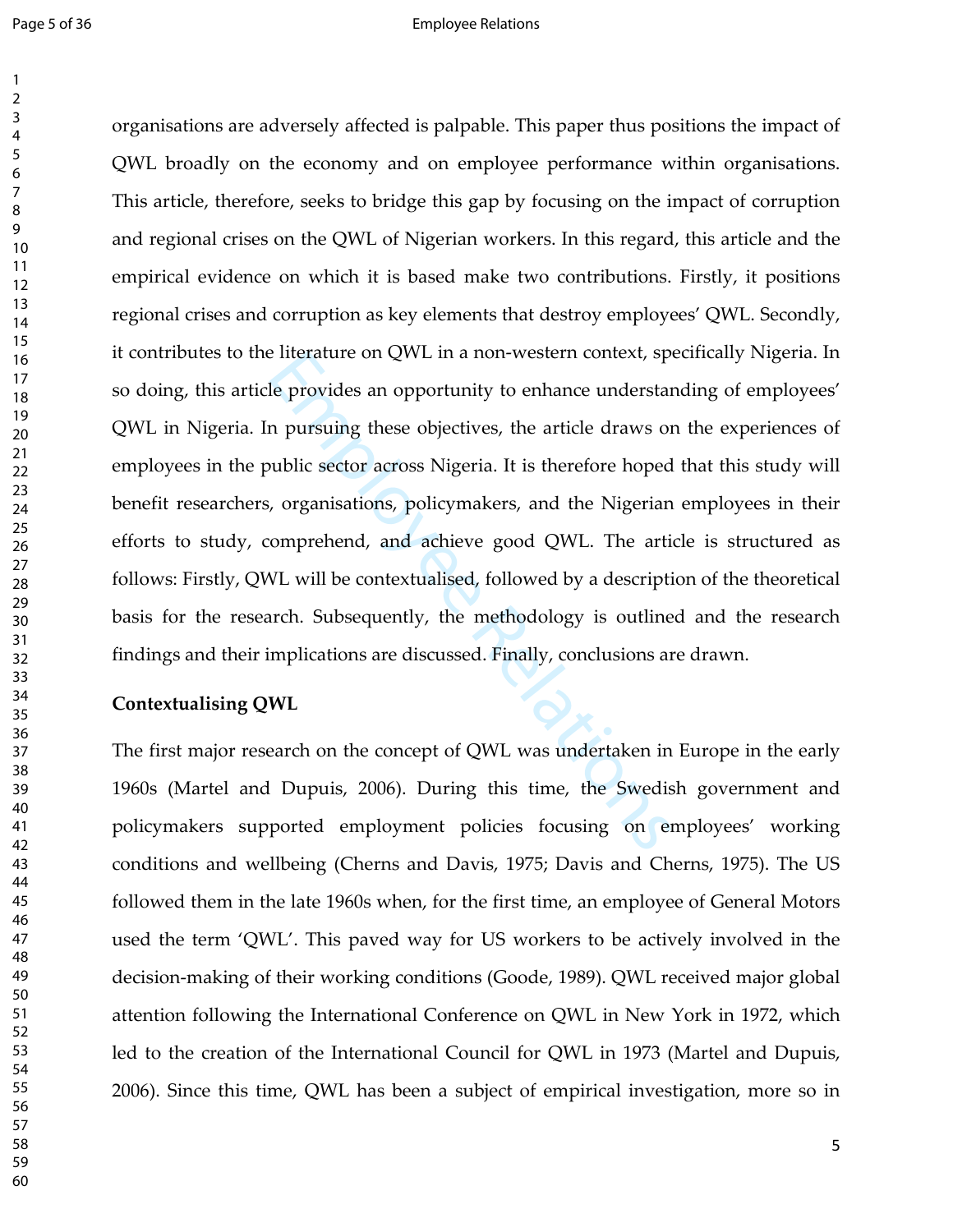QWL rather than on the concept, thus rendering<br>
universally acceptable (Danish and Usman,<br>
Koyuneu et al., 2006; Lazear, 2000; Morrison, 2<br>
he and Bentein, 2009; Wagner and Harter, 2<br>
is and Lawler (1984), QWL involves the western countries. Nevertheless, a general acceptable definition of QWL remains elusive; for example, what constitutes QWL among employees and employers? (Loscocco and Roschelle, 1991; Vinopal, 2012). This, on the one hand, may be attributed to employee differences in terms of job satisfaction and individual working environments (Blackford, 2016). On the other hand, the lack of a generally acceptable definition of QWL may be attributed to the fact that many studies have focused on specific aspects of QWL rather than on the concept, thus rendering their definition of the concept not universally acceptable (Danish and Usman, 2010; Igbaria and Greenhaus, 2007; Koyuneu et al., 2006; Lazear, 2000; Morrison, 2004; Sperlich et al.*,*  2012; Vandenberghe and Bentein, 2009; Wagner and Harter, 2006). For instance, according to Mirvis and Lawler (1984), QWL involves the characteristics of the work itself and the work environment, which have an enormous influence on employees' work lives, welfare, and wellbeing. For Lau et al. (2001), QWL is a constructive working condition in which employees receive adequate support, desired job satisfaction, rewards, job security, and career growth from their employer. Serey (2006) posited that QWL is achieved when employees can use their talents in: (a) their decision-making capability and initiative to succeed in difficult situations; (b) engaging in beneficial activities; (c) sufficient role clarity, which will enhance their goal achievement; and (d) genuinely having a sense of belonging and pride in their work. It is essential to note that QWL not only considers employee benefits but also employee commitment to the organisation and the environment in which that commitment can flourish (Walton, 1975). The need to clearly understand the concept of QWL is vital so that organisations can assess and enhance employee QWL (Blackford, 2016). However, the factors relating to the concept are complex and multi-dimensional (Blackford, 2016).

Lewis and Cooper (1999) noted the implications of the rising number of dual-income households on employees' QWL. This phenomenon requires employees to take care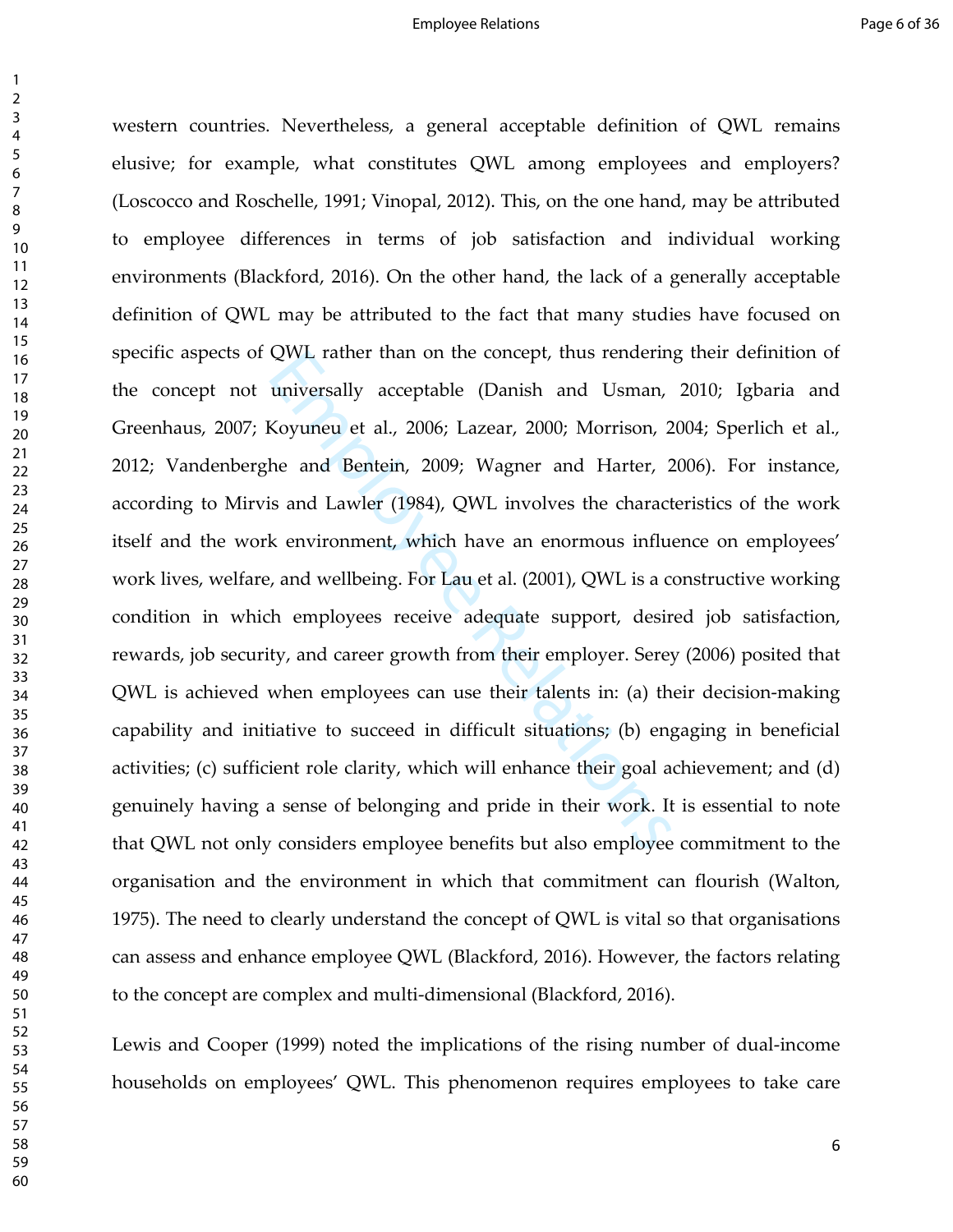### Page 7 of 36 **Employee Relations**

see the manners in which individual employees<br>al happiness and productivity (Rose et al., 2006).<br>e influence of age on attitudes to work (Loscocco<br>st of the studies found that older employees are<br>and more committed to thei both at home and work, bringing QWL under scrutiny (Offerman and Gowing, 1990). In contrast to the archaic notion of 'a good company', which basically means an organisation with a good financial footing, QWL has been included *inter alia* in the contemporary indicator of 'a good company' (Rose et al., 2006). Over 20 years ago, Loscocco and Roschelle (1991) argued that the most common assessments of QWL are the employees' attitudes. They argued that employees' attitudes determine their QWL. This may be because the manners in which individual employees approach their job affect their personal happiness and productivity (Rose et al., 2006). Many studies have also highlighted the influence of age on attitudes to work (Loscocco and Roschelle, 1991; Rhodes, 1983). Most of the studies found that older employees are more satisfied with, more involved in, and more committed to their work than younger workers. In other words, age has a compelling influence on the employees' QWL. An older employee with familial responsibilities may have a different attitude to work compared to their younger counterparts, who have less/no familial responsibilities. Role expectations between the work and family domains often result in conflict (Netemeyer et al., 1996) and always affect employees' mental health, wellbeing, and QWL (Higgins et al., 1992). This may be why many researchers have argued that a satisfactory work-family life is a positive indicator of good QWL (Rapoport and Rapoport, 1980; Shaffer, 1987).

In sum, the evolutionary development of QWL as a concept has been varied. The majority of QWL research focuses on job satisfaction rather than employee experience as a determinant of QWL (Bowling et al., 2010; Green and Heywood, 2008; Lopes et al., 2014), while others have focused on specific places of work or industries (Bitmis and Ergeneli, 2011; Campion et al., 1993; Efraty and Sirgy, 1990; Medina et al., 2005). These fragments the picture of QWL and makes the concept difficult to decipher (Blackford, 2016). Furthermore, the lack of appreciable studies undertaken in Africa, specifically Nigeria, leaves the continent an understudied area/region of enquiry. The plethora of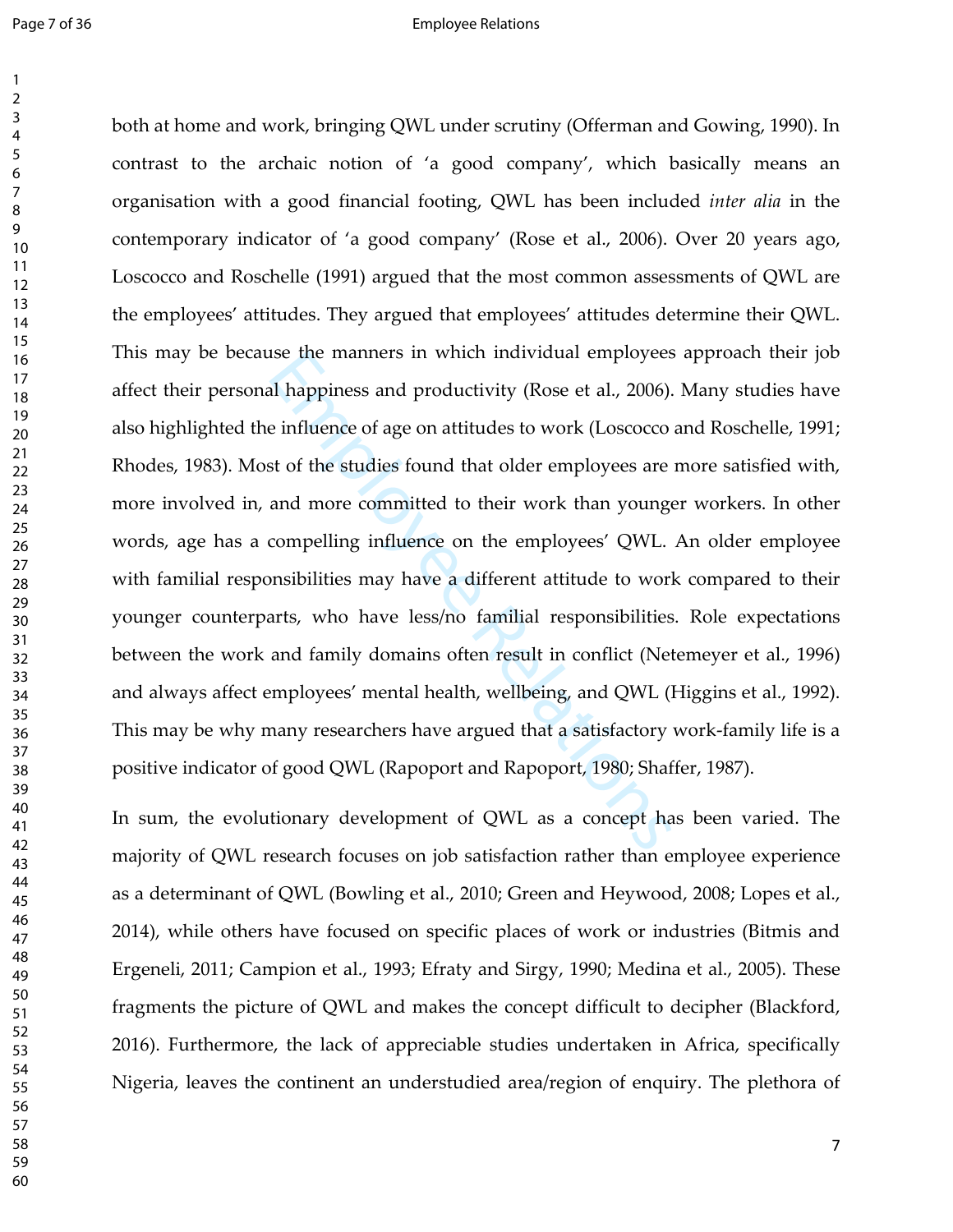studies undertaken in western countries does not represent QWL in Nigeria. This is due to the differences between the two contexts in terms of employees' needs, satisfaction, and human resource management (HRM) approaches.

### **QWL in Nigeria**

Ins of attacting and retaining the best empty<br>private and public) in Nigeria do not seem to h.<br>This is because it has become normal in Nigeri<br>ublic organisations) to engage in industrial action<br>(Okenet, 2007; Okpaga et al. Despite that QWL has been identified as one of the compelling indicators of a successful organisation in terms of attracting and retaining the best employees (CIPD, 2015), organisations (both private and public) in Nigeria do not seem to have fully recognised these lofty benefits. This is because it has become normal in Nigeria for employees (in both private and public organisations) to engage in industrial actions lasting for months due to poor QWL (Okenet, 2007; Okpaga et al., 2012; Owoye, 1994). A similar situation has also been reported in other African countries (Chinomona et al., 2013; Chinomona and Dhurup, 2014). In a recent study, Tongo (2015) found that QWL encourages the Nigerian workers in the private sector to positively contribute to society. The public sector, however, is characterised by corrupt practices (Ijewereme, 2015). The Economic and Financial Crime Commission (EFCC, 2014) emphasised the lack of organisational commitment among public sector workers, which the commission claimed has a negative effect on Nigeria's economic development. Support for this assertion can be drawn from several studies (Ajibade and Ayinla, 2014; Bambale et al., 2012; Faloye, 2014; Okurame, 2009). It is, however, unclear whether organisational commitment has any correlation with QWL.

Although the amount of research undertaken on QWL in Nigeria is limited, researchers have made progress. For example, Fapohunda (2013) investigated the perceptions and experiences of QWL in Nigeria and found discrepancies in terms of the indicators of QWL among male and female employees. Anyaoku (2016) researched QWL of a segment of Nigerian employees (librarians) and reported that they have good QWL in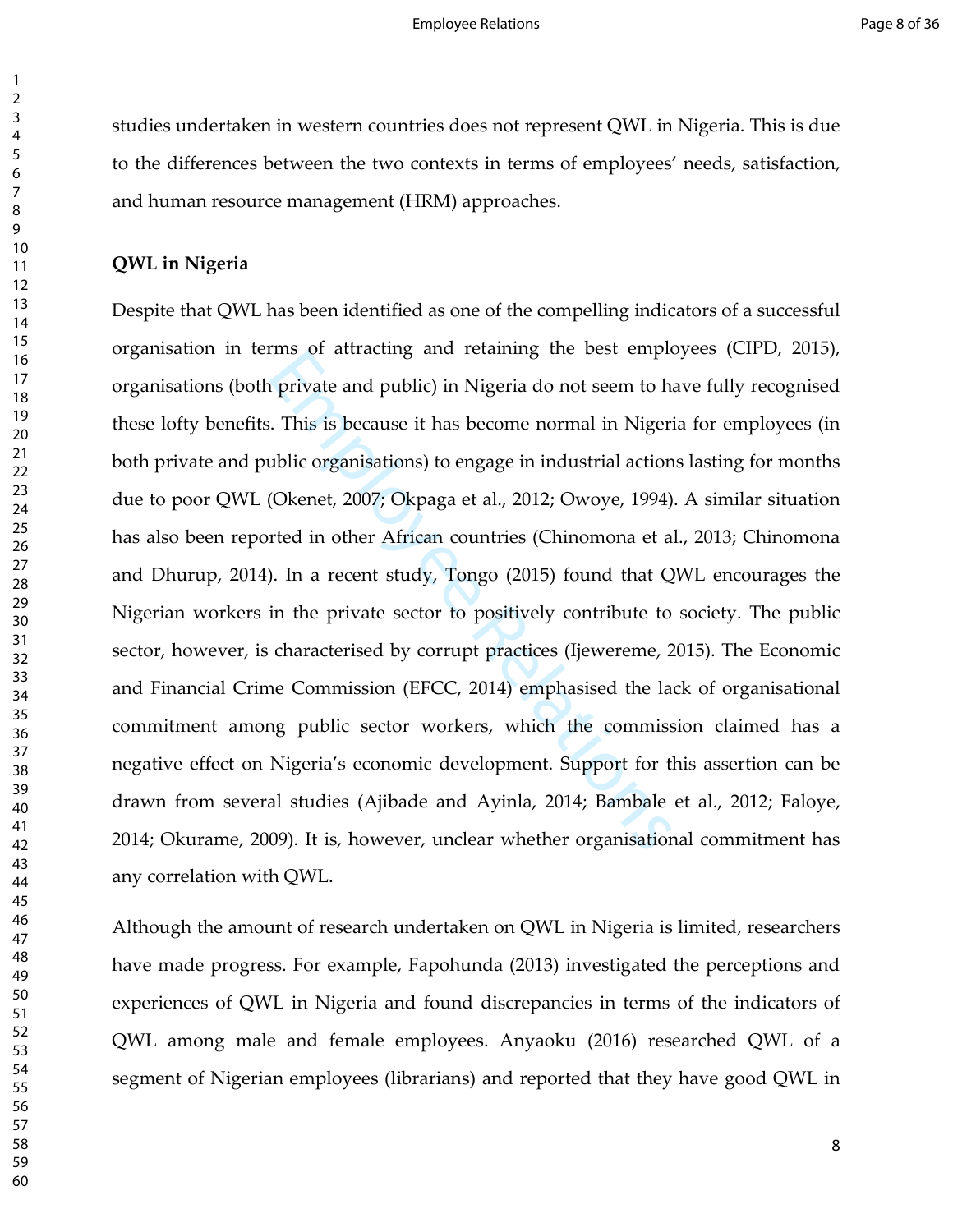### Page 9 of 36 **Employee Relations**

France and Talemulaia (2016) found in Nigeri.<br>
Exter perceptions of their QWL than their female<br>
eler considerations are important in police perso<br>
WL among segments of Nigerian workers in spe<br>
2010; Mamedu, 2016; Sev et a some respects, but also bad QWL in other aspects, such as remuneration, training and development, and job security. Using a private sector sample in Nigeria, Tongo (2015) found that QWL correlates significantly and positively with a worker's motivation to contribute to society. However, the workers considered in their study showed more lethargy to contribute to the government sector that is known globally for its corruption, and more vigour to make contributions to the social infrastructural sectors. Similarly, Ogungbamila and Idemudia (2016) found in Nigeria that male police personnel had better perceptions of their QWL than their female counterparts, thus revealing that gender considerations are important in police personnel's QWL. Others have researched QWL among segments of Nigerian workers in specific locations of the country (Awosusi, 2010; Mamedu, 2016; Sev et al., 2016). Nevertheless, relative to those undertaken in western countries, much less empirical studies have been reported in Nigeria and do not reflect or represent the true state of the impact of corruption and regional crises on the QWL of Nigerian workers. An empirical study of this nature is thus essential.

## **Regional Crises and Corruption in Nigeria**

The proliferation of regional crises in Nigeria has been described (Alao and Iyanda, 2107; Okpaga, Ugwu and Eme, 2012) as the root cause of insecurity in Nigeria and this has had a direct impact on Nigerian workers. Crises in Nigeria can be attributed to many different factors such as psychological, socio-psychological (the group dynamic), and sociological (Bassey and Asuni, 2008). Regional crises in Nigeria include the heinous activities of Boko Haram sect in the north-east (Grill and Selander, 2014), the agitation of the secessionist movement in the south-east as exemplified in two prominent bodies: The Indigenous People of Biafra (IPOB), and the Movement for the Actualization of the Sovereign State of Biafra (MASSOB), both associated with *Igbo* nationalism, supporting the recreation of an independent state of Biafra. The tactics of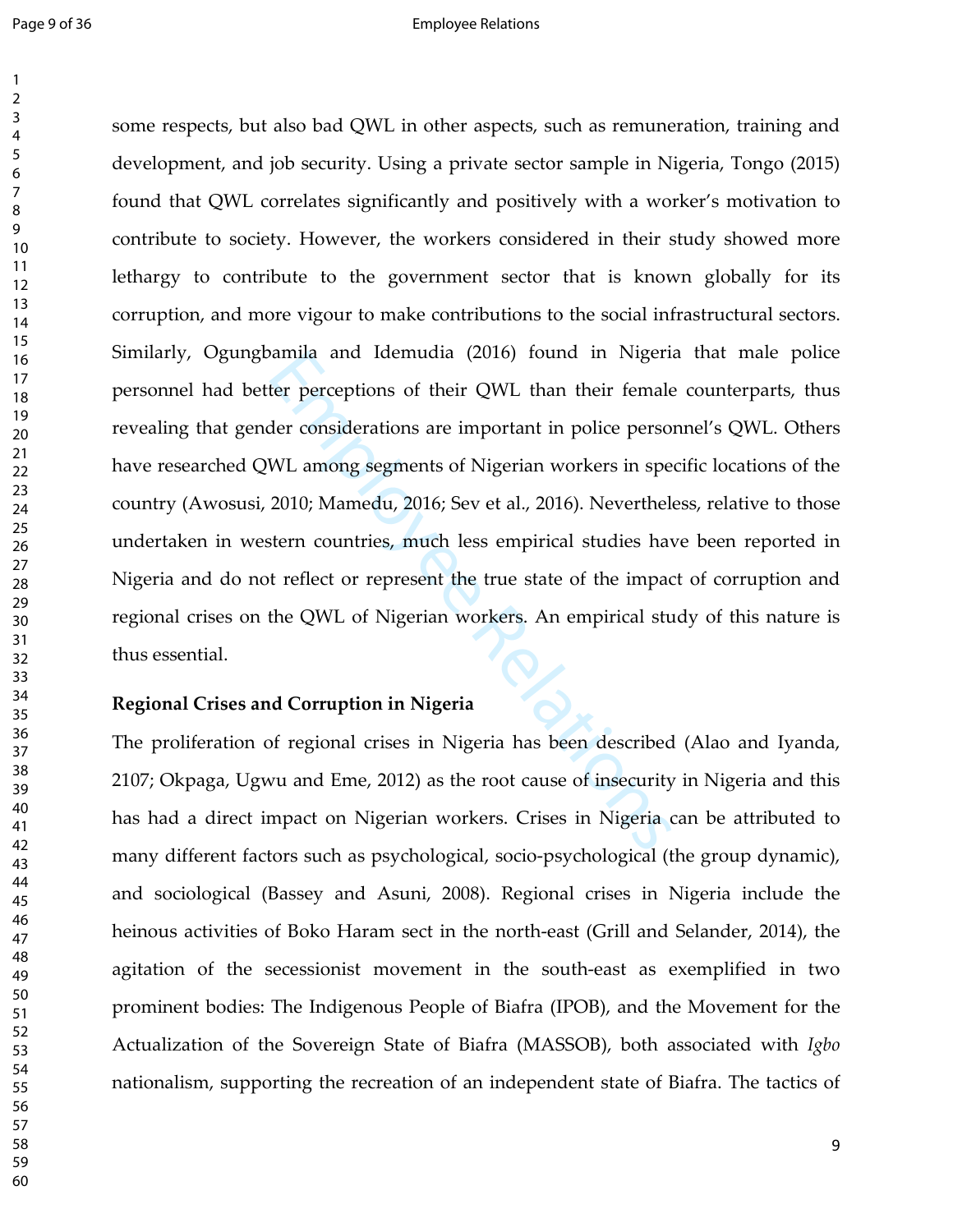### Employee Relations **Page 10 of 36**

the former are more confrontational and disruptive than the latter (Adeyemi, 2017), and the abhorrent activities of the Niger Delta Avengers (NDA) in the south-south (Owolabi, 2017). Additionally, crises in Nigeria have also erupted due to communal clashes over land, intra-clan disputes, and vicious conflicts over succession to traditional thrones (Otite and Albert, 1999). It is, therefore, logical to attribute all these crises to the sheer ineptness of the various institutions in the Nigerian heterogeneous state to ensure a peaceful co-existence of the regions (Suberu, 1999). However, it is essential to note that these crises have had a detrimental effect on Nigerian social formation and possibly on the QWL of Nigerian workers, especially those working in the regions known for such unrest.

beacerul co-existence of the regions (suberu, 19<br>hat these crises have had a detrimental effect<br>sibly on the QWL of Nigerian workers, especial<br>for such unrest.<br>e other hand, is prevalent in Nigeria and has<br>challenge (Uzoch Corruption, on the other hand, is prevalent in Nigeria and has been described as Nigeria's biggest challenge (Uzochukwu, 2017). A Transparency International Corruption Perceptions Index annual publication reported Nigeria as ranking  $136<sup>th</sup>$  out of 175 nations in terms of corruption in 2016, and  $138<sup>th</sup>$  out of 180 in 2017. The corruption ranking of Nigeria averaged 119 from 1996 until 2016, reaching an all-time high of 152 in 2005 and a record low of 52 in 1997 (Transparency International, 2017). Although there is no universally acceptable definition of corruption, the United Nations Global Programme against Corruption (GPAC) (2001) described it as 'abuse of power for private gain'. Similarly, the World Bank and Transparency International (WBTI) (2017) described corruption as the abuse of entrusted power for private gain of the holder of the office or some third party. There is corruption everywhere in Nigeria (Magu, 2016), in the public and private sector, large and small organisations (ActionAid Nigeria, 2015; Forgues-Puccio, 2013). Defining corruption is not a primary concern of this article; nevertheless, the views of Osoba (1996) are instructive and have therefore been adopted for our purpose: 'corruption is a form of antisocial behaviour by an individual or social group which confers unjust or fraudulent benefits on its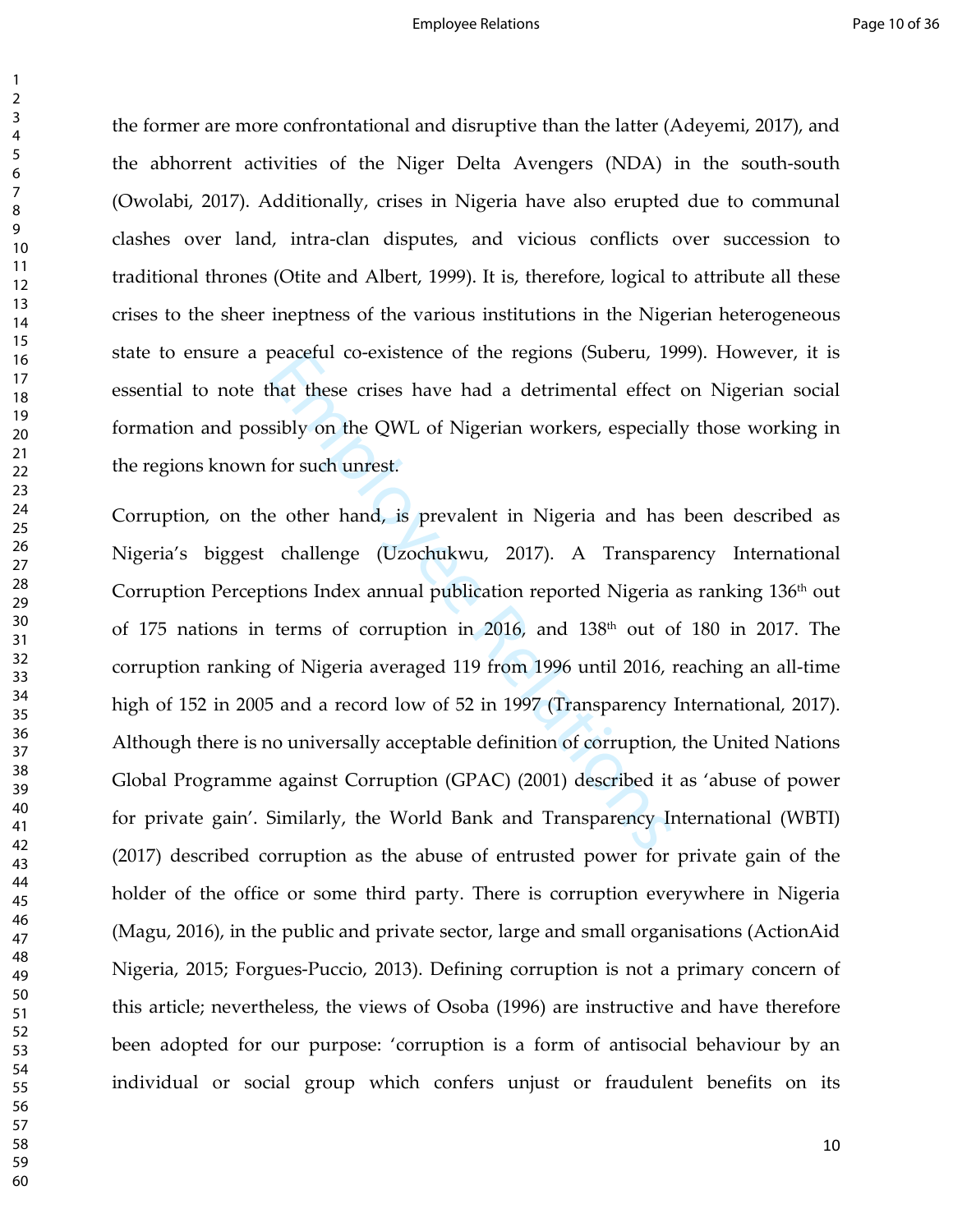### Page 11 of 36 **Employee Relations**

perpetrators, is inconsistent with the established legal norms and prevailing moral ethos of the land, and is likely to subvert or diminish the capacity of the legitimate authorities to provide fully for the material and spiritual well-being of all members of society in a just and equitable manner' (Osoba, 1996, p. 372).

Corruption threatens fair business practices, the de mocratic process, good governance, and sustainable development. Furthermore, corruption derails administrative goals, results in the displacement of organisational goals, and has drastically reduced the image of Nigeria in the international community (Smith, 2008). This study thus seeks to investigate the impact of this issue on QWL of Nigerian workers.

## **Theoretical Background**

orthermal spaces and has drawitational spaces.<br>
Alternational community (Smith, 2008). This<br>
act of this issue on QWL of Nigerian workers.<br> **Cound**<br> **Cound**<br> **Cound**<br> **Cound**<br> **Cound**<br> **Cound**<br> **Cound**<br> **Cound**<br> **Cound**<br> This study is underpinned by fairness theory and self-theory. Fairness theory has been used in management to explain the relationship between employers and employees, specifically to explain employee reactions to the actions of organisations (Azar and Darvishi, 2011; Brockner et al., 2007). Fairness theory is concerned with moral righteousness (Cropanzano and Rupp, 2003; Folger and Cropanzano, 2001) and integrates the components of justice with the global theory of fairness (Folger and Cropanzano, 2001). Fairness theory suggests that when employees are in certain working conditions, they tend to make cognitive comparisons in terms of 'what is' and 'what might have been', which is known as 'counterfactual thoughts' (Elovainio et al., 2005; Nicklin et al., 2011; Colquitt and Zipay, 2015). The situation is further contextualised by employees' experiences, thoughts, and sense of reasoning, which differ from one employee to another (Azar and Darvishi, 2011). Basically, employees react to and make judgements in terms of 'what should', 'what could', and 'what would' be (Collie et al., 2002; Colquitt and Zipay, 2015; Cropanzano et al., 2004; Duffy et al., 2006). It is essential to understand that cognition and emotion influence employees'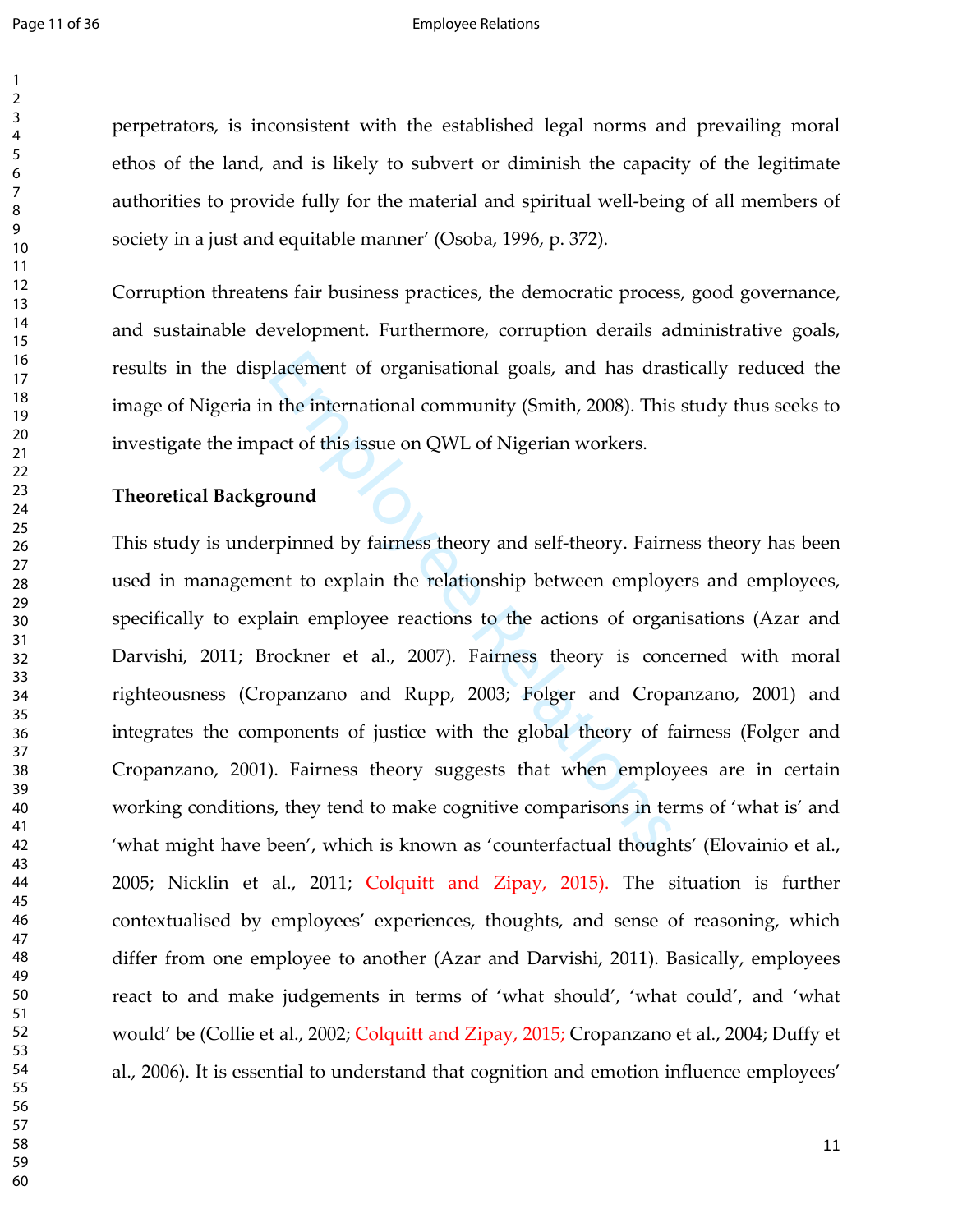perceptions of justice (Barsky and Kaplan, 2007; Folger and Cropanzano, 2001). Furthermore, 'counterfactual thoughts' are also relevant to accountability and influence employees' perceptions of injustice (Ganegoda and Folger, 2015). Consequently, these perceptions have an impact on employees' attitudes and behaviours (Lind, 2001; Tyler and Blader, 2003).

to maintain or enhance the phenomenal self (Sr<br>elf-theory deals with a complex, organised, and<br>ad opinions which employees hold to be true abo<br>the different ways in which employees perceive<br>concept and self-esteem'. The ra Self-theory, on the other hand, is based on the premise that human beings have a fundamental need to maintain or enhance the phenomenal self (Snyder and Williams, 1982). Generally, self-theory deals with a complex, organised, and dynamic system of beliefs, attitudes, and opinions which employees hold to be true about QWL. The theory is concerned with the different ways in which employees perceive 'the self' and make sense of their 'self-concept and self-esteem'. The rationale behind the use of this theory is to explain that employees' attitudes to work is predicated on the integration of the dispositional and situational descriptions of work, upon which the principle of QWL is based. This article thus seeks to discover how corruption and regional crises could enhance or adversely affect employees' abilities to achieve QWL. It is assumed that they have an impact on the employees' sense of judgement and self. It is important to note that the word 'self' in the context of this article means the entire personality or individuality of an employee.

## **Methodology**

There are not many studies on QWL in Nigeria. Perhaps the challenge deciding an appropriate research methodology is one of the reasons. Thus, as this study is inductive in nature, an in-depth qualitative research approach has been adopted (following Cassell and Symon, 1994; Mason, 2002; Tenzer et al., 2014). The crucial rationales behind the use of a qualitative approach are that (a) it sets out to gain an understanding of how participants make sense of and decipher certain situations, (b) it exploits the human potential to analyse and interpret and provides accurate, comprehensive, and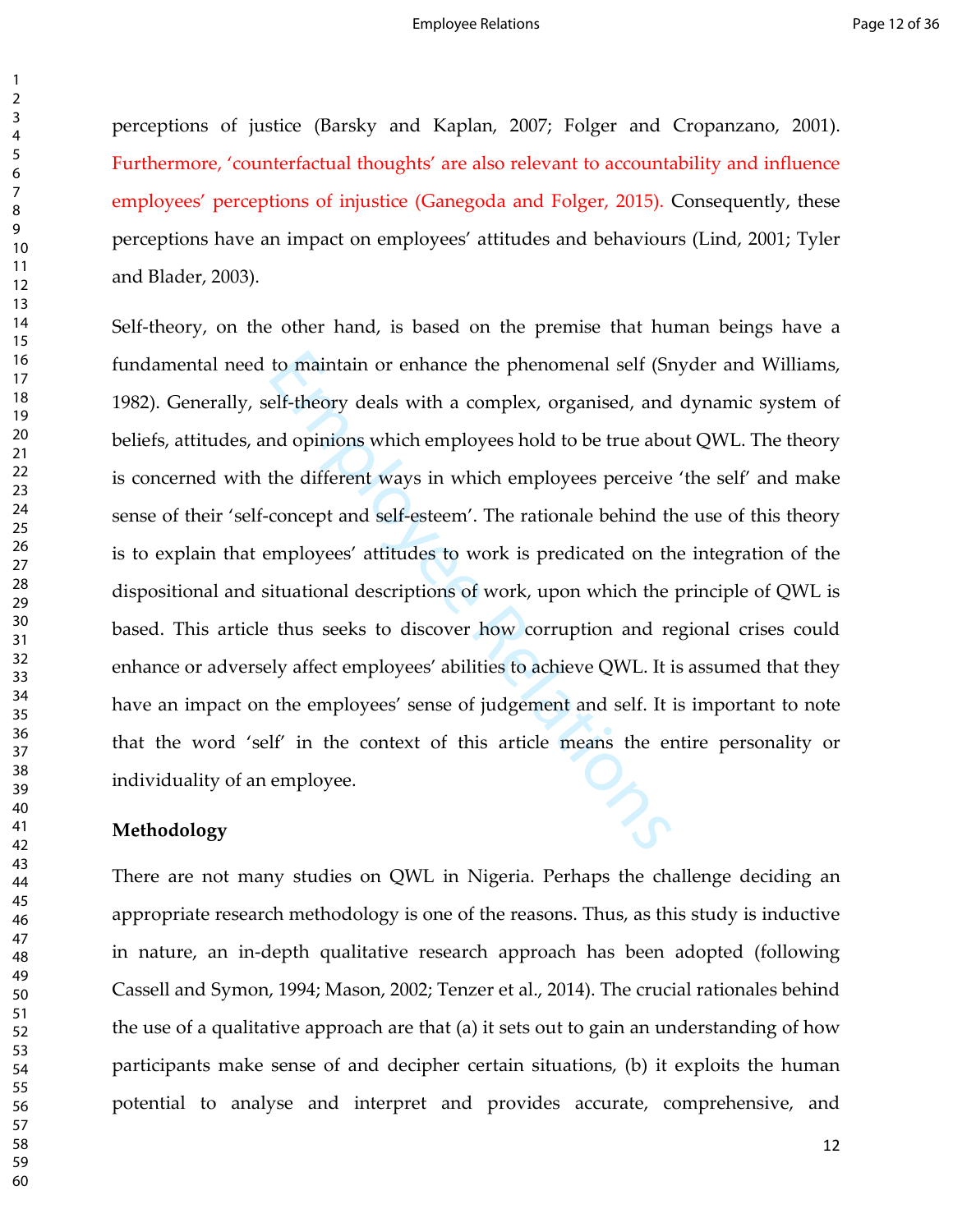### Page 13 of 36 **Employee Relations**

descriptive foundations; and (c) it can provide rich insights into issues of great importance which will benefit both management practitioners and researchers (Bryman and Bell, 2011; Cassell, 2009).

Furthermore, many studies undertaken on QWL in Nigeria are categorised according to the state or region in which the studies were undertaken (Awosusi, 2010; Fapohunda, 2013; Mamedu, 2016). Hence, an empirical study that cuts across all the political zones in Nigeria is essential. This study was conducted in the public sector (government ministries and local governments) in Nigeria. This is because public sector employees are likely to have access to good QWL (Ford and Collinson, 2011), and have mostly been associated with unethical corrupt practices (Gbadamosi and Joubert, 2005; Gbadamosi et al, 2007). Moreover, private sector employees have been previously investigated in Nigeria (Tongo, 2015).

ntial. This study was conducted in the public<br>al governments) in Nigeria. This is because publ<br>ccess to good QWL (Ford and Collinson, 2011), ar<br>ethical corrupt practices (Gbadamosi and Joubes<br>wer, private sector employees The interviews were guided by a semi-structured format with the aim of exploring the biographical components of employees' QWL and how regional crises and corruption have impacted QWL. The study is based on data from interviews with 103 employees across the six geo-political zones of Nigeria. While efforts were made to obtain a representative sample spread, however, the restriction imposed by the voluntary nature of participation meant much of the sample selection was a mix of purposive and snowballing sampling. This was done to capture the employees' views and experiences about the subject matter and to achieve a fair representation of the Nigerian workers. The data collection exercise for this study took place between May and September 2017. The interviews lasted between 45 and 60 minutes and were conducted at the respondents' places of work. Interviews were conducted in the English language and were recorded and transcribed. Twenty-one respondents declined permission to record their voices during the interview and meticulous notes were taken instead. In this case, a research assistant was hired to also take notes. The two sets of notes were compared at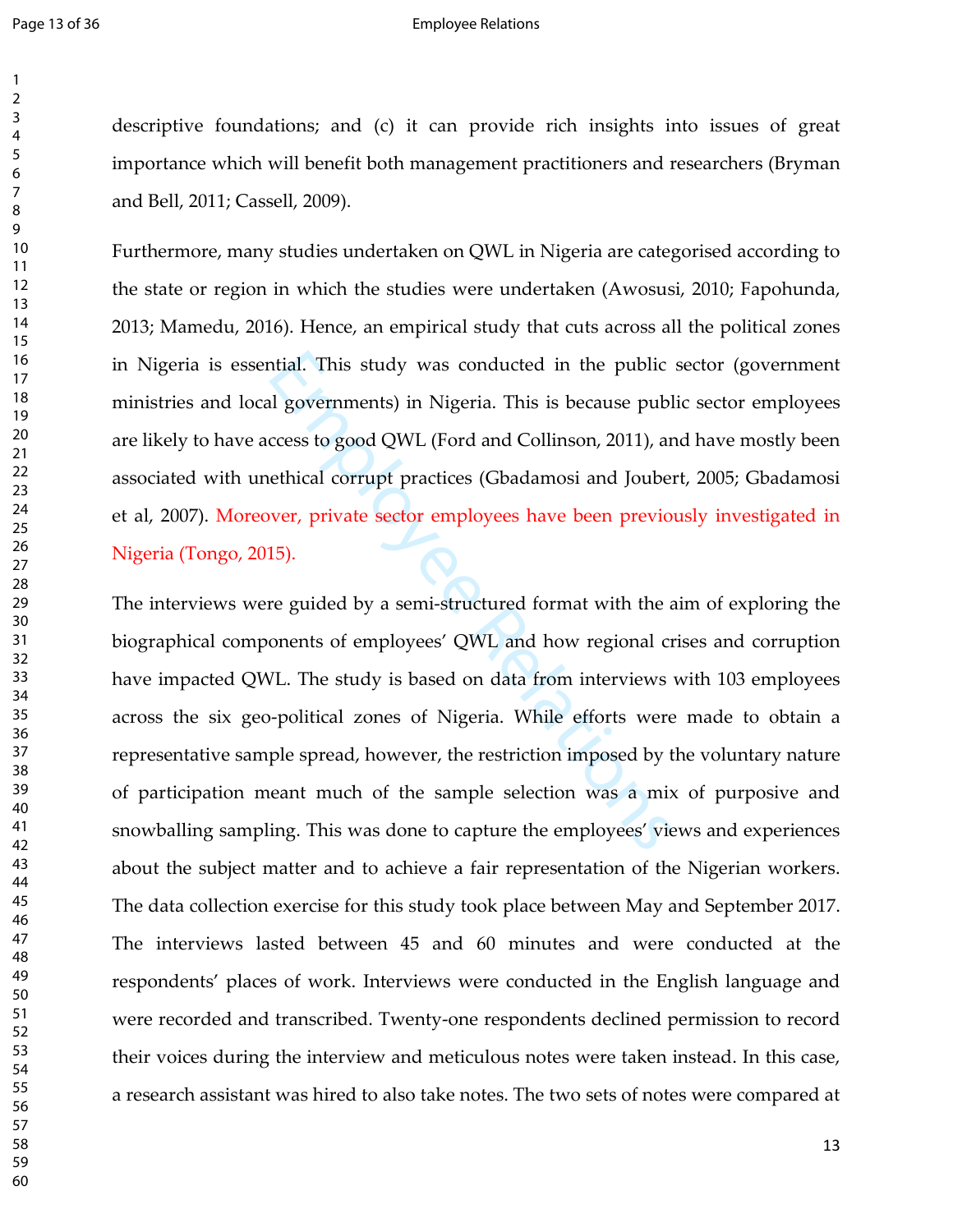### Employee Relations **Page 14 of 36**

the end of the interview process to ensure that nothing had been omitted. The respondents were provided with a brief overview of the study and their anonymity was assured. They were also informed of their right to end their participation at any stage during the interview process. Following the principle of induction (Tenzer et al., 2014), the interviews began with open-ended questions. This allowed the respondents to explain their subjective views and experiences on the issue. The respondents were from government ministries and local governments, and they occupy managerial and nonmanagerial positions in the public sector, which make them appropriate respondents for this study.

ries and local governments, and they occupy m<br>ns in the public sector, which make them approximal<br>analysed through close reading and re-readin<br>ed themes which were repeatedly highlighted l<br>clarity, a narrative summary of e Transcripts were analysed through close reading and re-reading, resulting in the emergence of related themes which were repeatedly highlighted by the respondents. For the sake of clarity, a narrative summary of each interview was prepared. Subsequently, open coding (identifying key points first) was applied (Boeije, 2005). At this stage, the researchers critically examined the words and phrases used by the respondents in the interviews and ensured that they were interpreted correctly (Corbin and Strauss, 2008). The codes were then grouped into categories and marked with different colours. Thereafter, the categories were further fine-tuned until a representative overview was achieved. Investigator triangulation was applied (Polit and Beck, 2004) and periodic briefings were undertaken by the researchers to ensure reliability.

The demographic profile of the respondents is presented in Table 1. There were 51 females and 52 males, and the respondents' ages ranged from 34 to 55 years old. Respondents were all married and they have a minimum of 5 years and a maximum of 15 years of work experience.

**Table 1** 

| Respondents | Age | Local | Ministries   Years in Service   Marital Status |  |
|-------------|-----|-------|------------------------------------------------|--|
|             |     |       |                                                |  |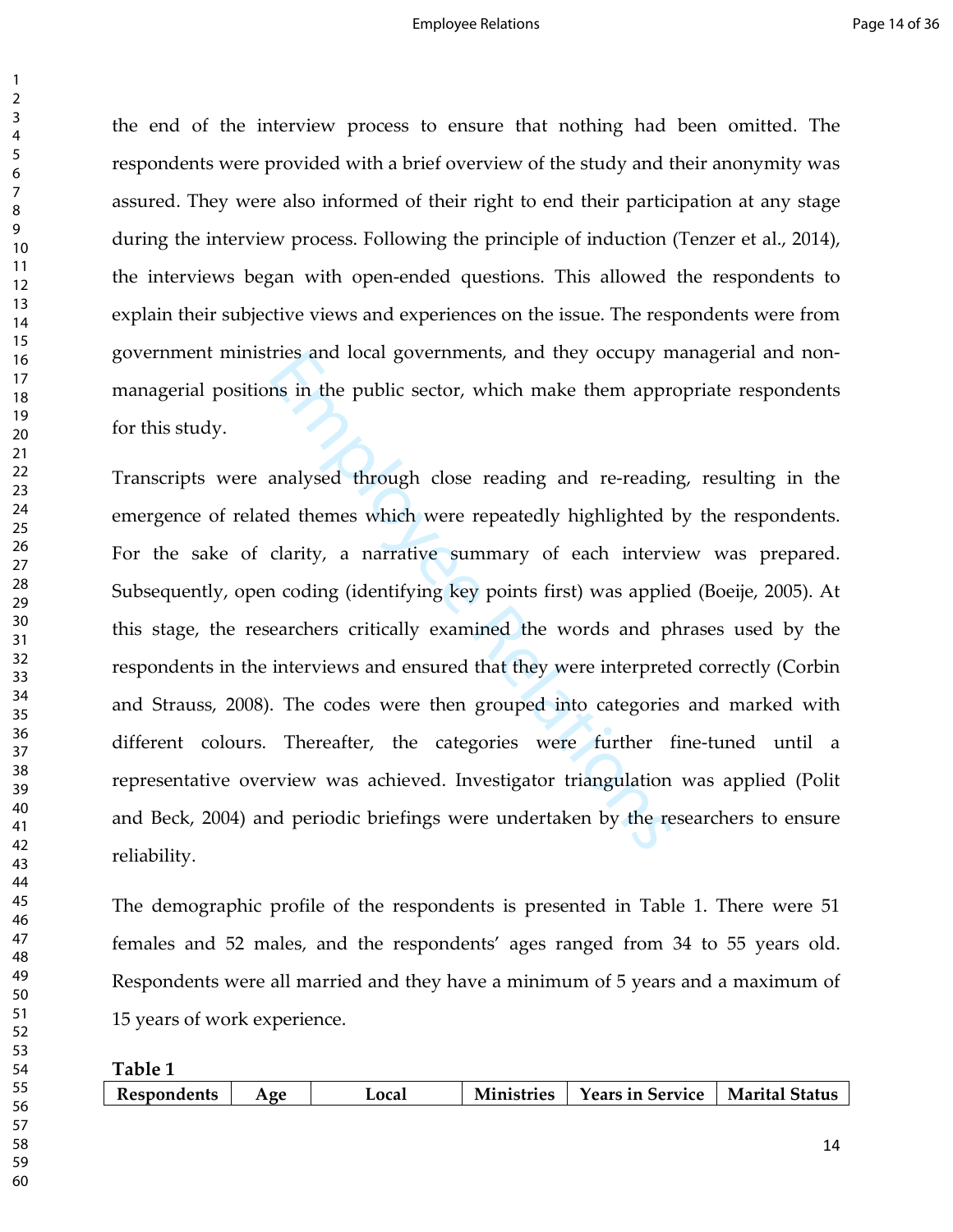|             |          | Governments |          |                 |               |
|-------------|----------|-------------|----------|-----------------|---------------|
| Male $(52)$ | 55<br>36 | 30          | ~~<br>__ | $\mathcal{D} =$ | All married   |
| Female (51) | 34<br>ںں |             |          | $(10^{-10})$    | married<br>Ah |

## **Findings**

The research findings are organised around the three major focuses of the study. Firstly, the study attempts to discover what QWL means to the respondents. Secondly, the relationship between corruption and QWL is presented. Finally, the relationship between regional crises and QWL is highlighted.

# **The meaning of QWL to the Respondents**

re organised around the three major focuses<br>s to discover what QWL means to the respond<br>een corruption and QWL is presented. Finall<br>rises and QWL is highlighted.<br>WL to the Respondents<br>his study, to investigate what QWL mea It is important, in this study, to investigate what QWL means to the respondents, as this constitutes a major objective of this article. The respondents were, therefore, asked this question, and the data analysis identified a variety of components which constitute good QWL for the surveyed Nigerian employees. This is summarised in Table 2, which also presents the five key themes emerging from the analysis, along with an example of the illustrative extracts for each theme from the respondents.

| Table 2 Emerging Themes with Illustrative Extracts |  |
|----------------------------------------------------|--|
|----------------------------------------------------|--|

| Overarching<br>Emerging                          |                             | <b>Illustrative Extracts</b>                                                                                                                                                                                                                                                                                          |
|--------------------------------------------------|-----------------------------|-----------------------------------------------------------------------------------------------------------------------------------------------------------------------------------------------------------------------------------------------------------------------------------------------------------------------|
| Research                                         | <b>Themes</b>               |                                                                                                                                                                                                                                                                                                                       |
| Question                                         |                             |                                                                                                                                                                                                                                                                                                                       |
| What constitutes<br>excellent<br>QWL<br>for you? | Receiving<br>salary on time | 'Getting salary on time is number one for me<br>and I think it will be for all of my colleagues as<br>well. It is 27 September and we are yet to<br>receive our May salary. Sometimes, we are six<br>months in arrears. Therefore, getting my salary<br>when due is the first step in achieving an<br>excellent QWL'. |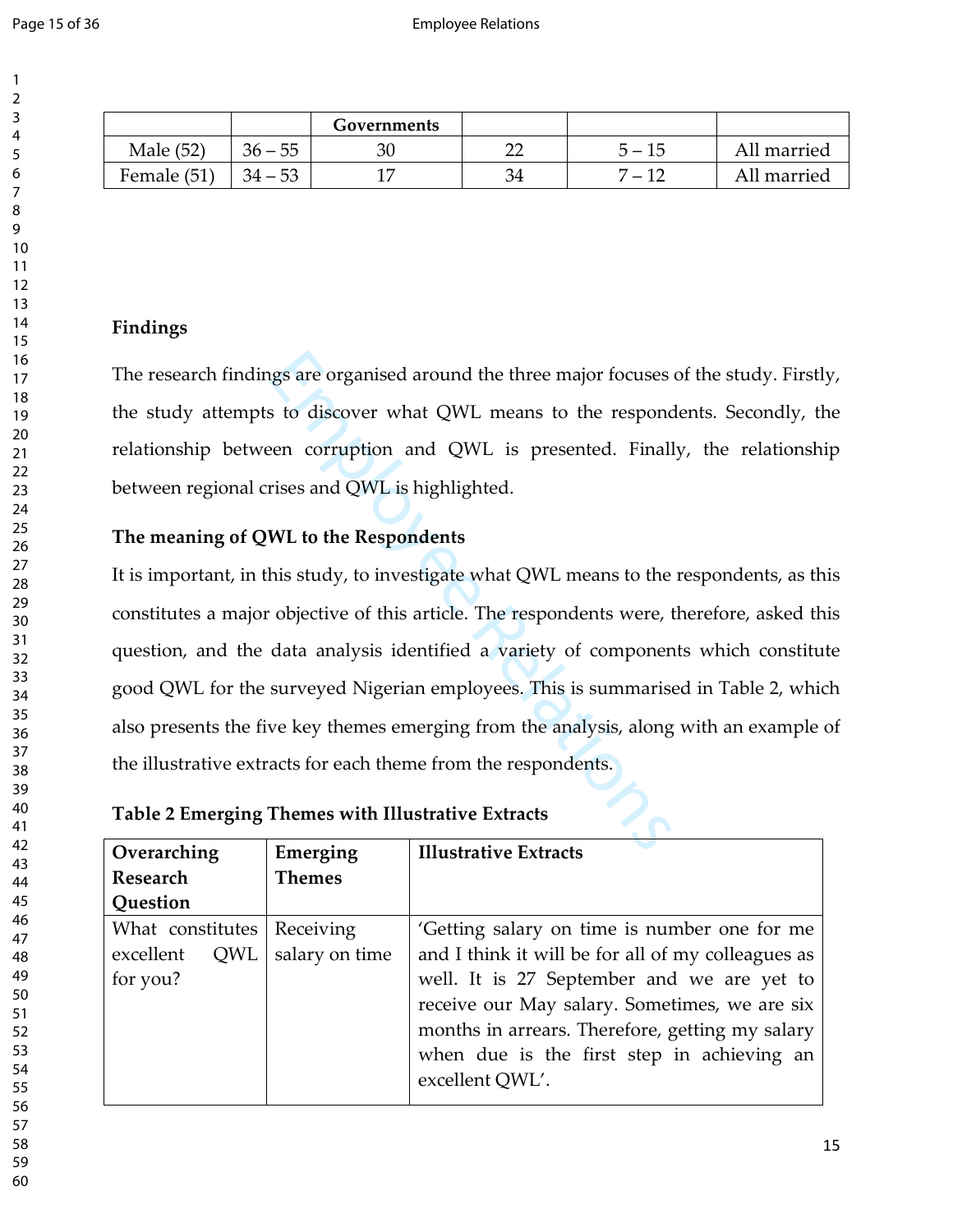| Job security                            | 'For me, it is job security. People are losing their<br>jobs on a daily basis. Four of my colleagues<br>were made redundant last month. We now live<br>in an era when you have a job in the morning<br>and by the lunchtime you are jobless. That<br>happens a lot now in Nigeria'.                                                                                         |
|-----------------------------------------|-----------------------------------------------------------------------------------------------------------------------------------------------------------------------------------------------------------------------------------------------------------------------------------------------------------------------------------------------------------------------------|
| Safe<br>working<br>environment          | 'A safe working environment is number one for<br>me. In this part of Nigeria, the murderous<br>activities of Boko Haram terrify us (workers)<br>and have even made some people emigrate<br>elsewhere. We are always afraid that they are<br>coming for our lives. A few months ago, they<br>went to a local government council burnt it and<br>killed about seven workers'. |
| Financial<br>rewards<br>and<br>benefits | 'I think financial rewards and benefits in terms<br>of paying them appropriately and paying them<br>on time is most important in QWL. Such<br>monies don't exist here at the moment'.                                                                                                                                                                                       |
| Flexible work<br>arrangements           | 'Flexible working arrangements will make my<br>life a lot easier and add quality to both aspects<br>of it (I mean work and nonwork). At the<br>moment, it is a bit rough and hectic'.                                                                                                                                                                                       |
|                                         | From the accounts of respondents, the critical issues for QWL are the five them                                                                                                                                                                                                                                                                                             |
|                                         | summarised in Table 2. Nevertheless, the priority levels of the above five components                                                                                                                                                                                                                                                                                       |
|                                         | QWL differ among the respondents. For example, the respondents from north-ea                                                                                                                                                                                                                                                                                                |

From the accounts of respondents, the critical issues for QWL are the five themes summarised in Table 2. Nevertheless, the priority levels of the above five components of QWL differ among the respondents. For example, the respondents from north-east Nigeria mostly prioritised a safe working environment over other components, while workers from other parts of the country classified being paid on-time and job security as the most important components of QWL. The themes were, however, prevalent across all areas of the country.

# **Corruption and QWL**

 $\mathbf{1}$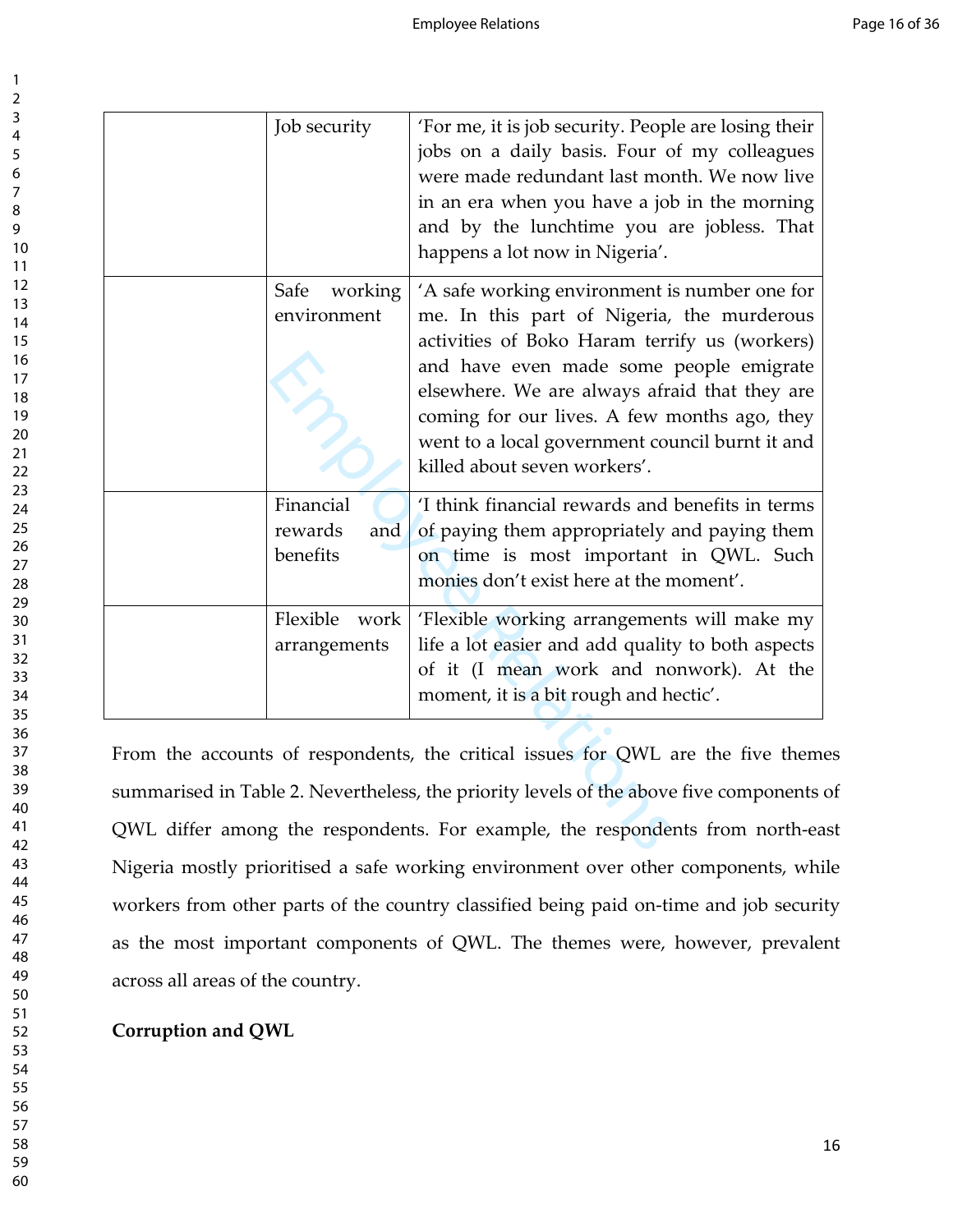Generally, the employees' experiences in terms of the impact of corruption on their QWL were negative. An overwhelming majority of the respondents acceded that corruption is primarily responsible for the poor QWL currently experienced by Nigerian workers. The respondents commented on the ruthless embezzlement of funds by some senior government officials and how this impacted employees' QWL. One respondent commented:

'I think that employees' QWL would be excellent if our system could be rid of corruption. This vitiate has pervaded every aspect of public organisations and has a huge impact on employees' QWL. Can you imagine that money, meant to provide us with adequate security, never reached us? The council chairman was sacked for making incessant enquiries about it' (Respondent Q).

Another respondent agreed more succinctly:

'Every level of government is laced with corruption and this is what I mean. Monies that are meant for employees' welfare never got to them. Some people working for the government often embezzled the money. It has a negative effect on workers' QWL and standard of living' (Respondent M).

Another respondent cited an example of such embezzlement:

ployees' QWL would be excellent if our syst<br>vitiate has pervaded every aspect of public orga<br>employees' QWL. Can you imagine that money,<br>security, never reached us? The council chairn<br>t enquiries about it' (Respondent Q).<br> 'I have never received any benefits. I am in my sixth year in this employment. Recently, we had another Head of Department who disbursed some packages to us last Christmas. To our surprise, this was not a new practice and it had been going on for more than ten years. We never received such packages and nobody mentioned them to us. The same thing for the training and development fund which is budgeted and allocated every year but never gets to us' (Respondent U).

Other respondents commented:

'For example, we have not received our April 2017 salary and this is September. The federal government said it has released the money to the state government, but we (the workers) have not received it. Last year, it was revealed how governors and local council chairmen kept workers' salaries in their accounts for months in order to generate bank interest. It's terrible, isn't it?' (Respondent Y).

'My annual leave and sick leave entitlements for last year were not paid. I was told that the money had been released by the government but got missing somewhere in the hierarchy. All my efforts to get it failed. A senior manager advised me not to talk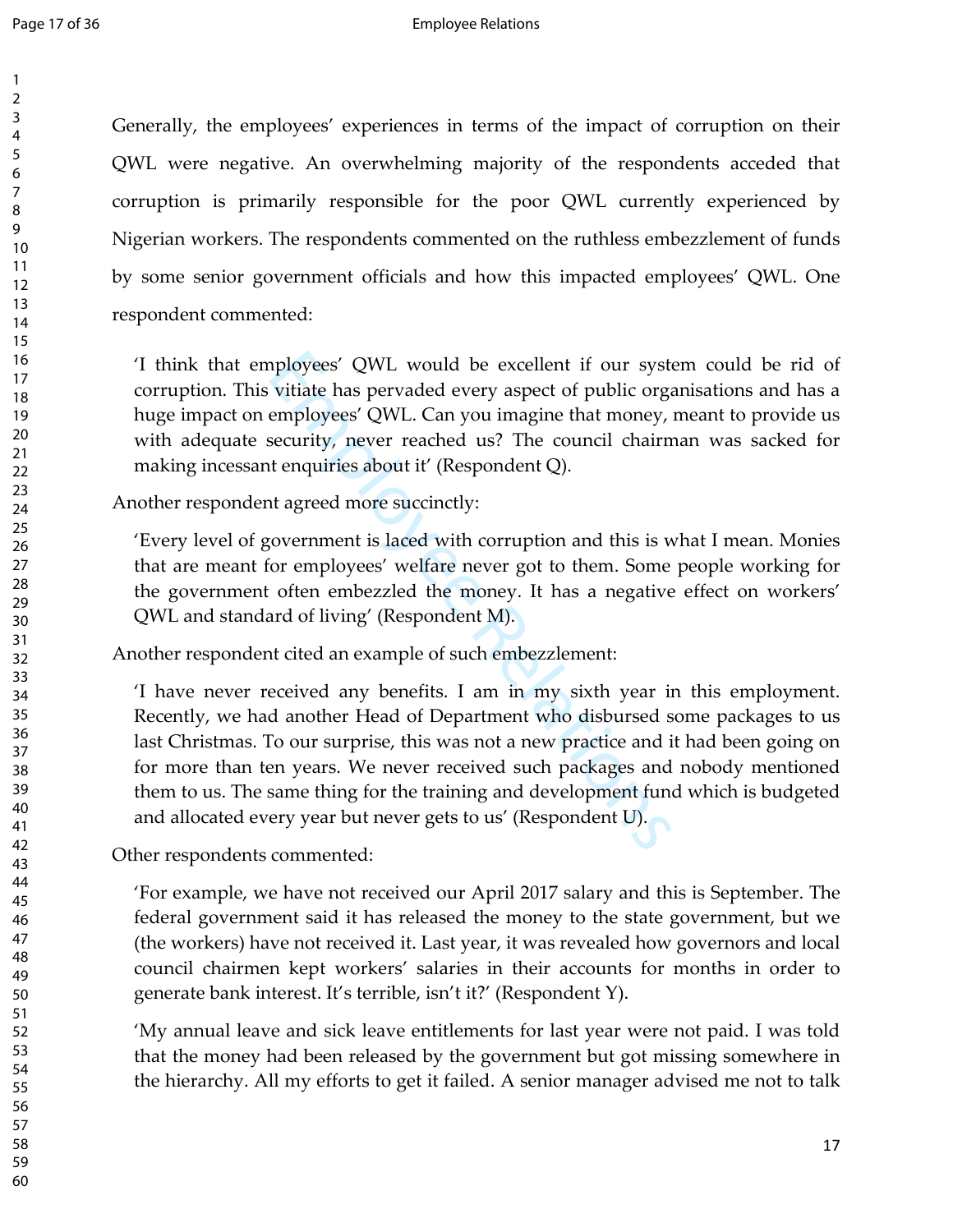about it again, lest I might lose my job. He said that his advice was unofficial but candid' (Respondent H).

The data shows that the majority of the respondents felt that this is not fair to the workers and attributed the unfair treatment to the negative attitudes of some government workers towards their jobs. One respondent commented:

'Government workers (specifically those who work for state and local governments) are not fairly treated in terms of receiving salaries on time and getting financial rewards and other benefits. For example, I have not received my salary for five months. I think it's not fair and I think that is why most of the workers are not dedicated' (Respondent W).

Another respondent, who is a manager in her department said:

reated in terms of receiving salaries on time and<br>her benefits. For example, I have not received<br>it's not fair and I think that is why most of t<br>ondent W).<br>t, who is a manager in her department said:<br>les toward their jobs 'Workers attitudes toward their jobs have been bad. The reason for that is primarily because of unpaid salaries. For example, in my department, only eight people came to work today. Five called in sick and two did not even bother to leave messages why they were absent. Do you blame them? They have not received their April 2017 salaries and this is September. Would such a practice motivate them? I don't think so. They are not motivated' (Respondent B).

The respondents also commented on nepotism as another form of corruption. The promotion of junior and less qualified employees over more senior and experienced ones based on their relationships with top politicians or senior members of the organisation. This affects their QWL. One respondent shared her experience:

'I am sorry I cannot mention names (she pleaded). We are fourteen in my department and I was the most senior in terms of years in service and experience. Two senior positions were created on the authority of the chairman of the council…to my surprise; the positions were given to two junior colleagues. One is a family member of the chairman's wife and the other shares membership of a particular social group with the executive secretary of the council. This is despite that the two of them only joined the council less than three years before the appointments were made. To me and indeed to all of us, it was the zenith of the corruption that affects our working lives in terms of our psyche, motivation, attitude towards our jobs, and our relationship with the newly installed boss and management' (Respondent F).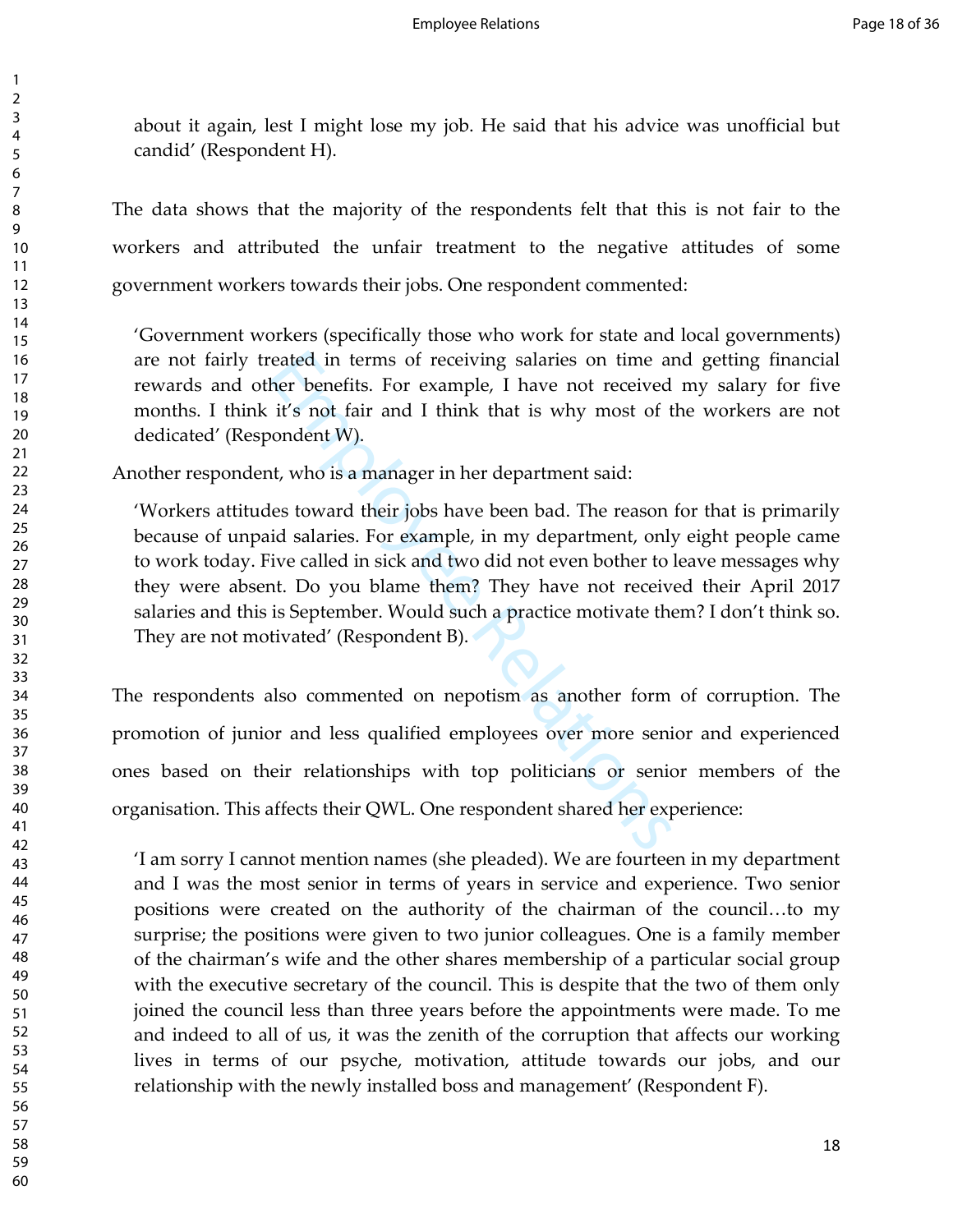### Page 19 of 36 **Employee Relations**

As evidenced, the impact of corruption on the employees' QWL is particularly serious and has a negative effect on their living standards. This finding also suggests that employees' attitudes to work in terms of their commitment are adversely affected.

## **Regional Crises and QWL**

egions, especially north-east Nigeria, has been ad<br>o Haram crisis there. The Boko Haram is a t<br>sone of the relatively few *jihadi* movements to sue<br>mance of territory in Africa (Kassim, 2018), as<br>tion and hoisted flags in The findings with respect to the regional crises suggest that the QWL of employees working in some regions, especially north-east Nigeria, has been adversely affected due to the raging Boko Haram crisis there. The Boko Haram is a terrorist group that established itself as one of the relatively few *jihadi* movements to succeed in the capture, control, and governance of territory in Africa (Kassim, 2018), as evidenced by their previous proclamation and hoisted flags in some parts of north-east Nigeria. Starting from 2009 when they made their first proclamation, they terrorised people in the region until the last two years, when some semblance of Nigerian governmental control seems to be in place. Boko Haram is believed to have strong links with the notorious Al-Qaeda (Gaffey, 2017; Kassim, 2018). At the time of this research, some local government councils and government parastatals in this region are still practically deserted. The activities of this terrorist organisation are not only a source of considerable tension in this region but have also had a huge impact on employees' QWL. The following quotations typify the respondents' shared experiences:

'…In this part of Nigeria, the murderous activities of Boko Haram terrify us (workers) and have even made some people migrate elsewhere. We are always afraid that they are coming for our lives. A few months ago, they went to a local government council (I am sorry I cannot mention names), burnt it, and killed about seven workers' (Respondent P).

Another respondent shared her experience:

'We were in that office (she pointed at a dilapidated building) in 2014 and we heard a bang, a bomb had just been detonated. Two of my colleagues lost their lives and I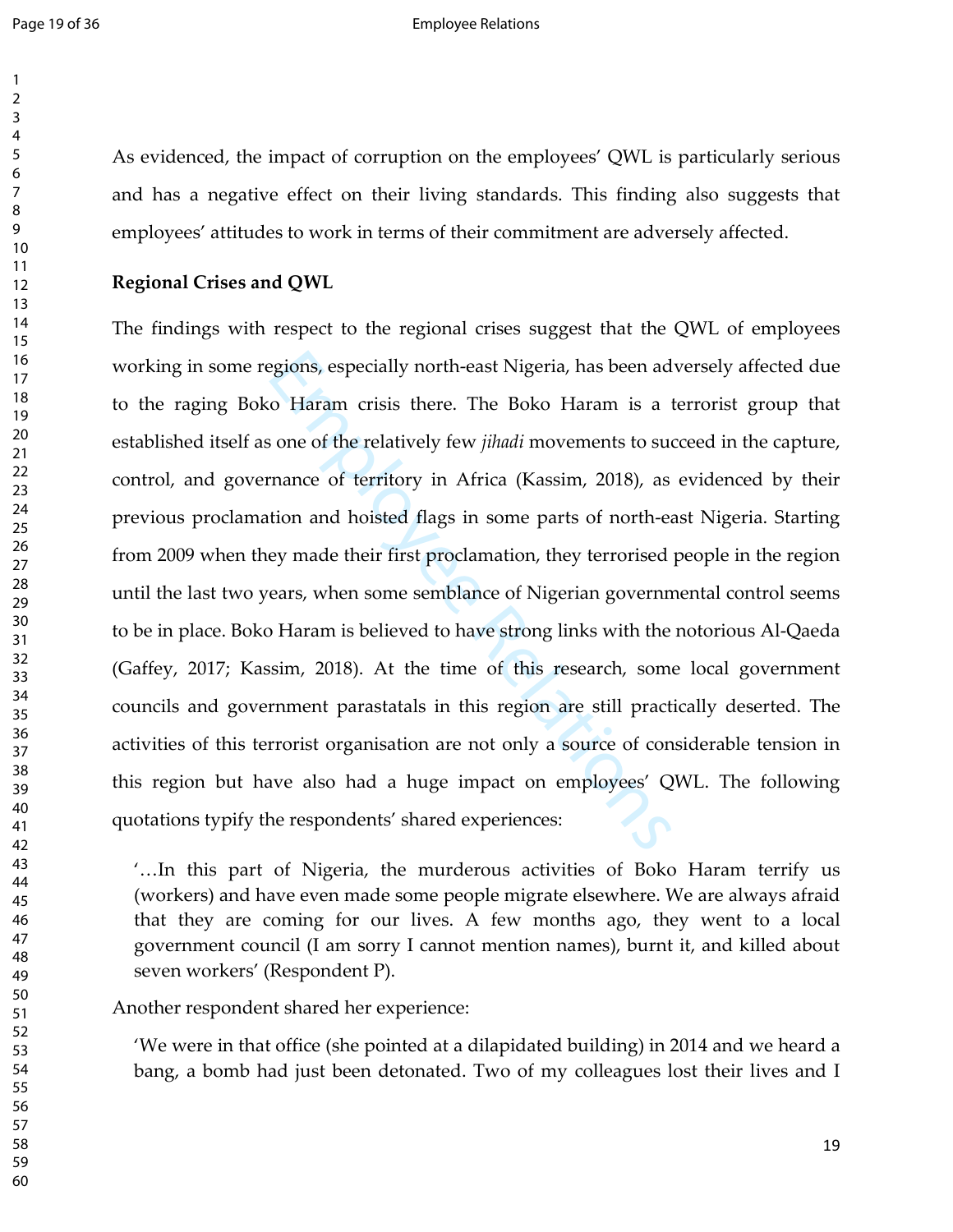and a few others got injured. Since then, I cannot get the incident out of my head and it affects me a lot' (Respondent M).

A senior member of the organisation commented:

'This crisis has hugely affected the workers. They work in fear that their workplace could be attacked and they could lose their lives. In some areas within this region, some workers have stopped going to work and those that still go to work are not consistent. It is a big problem' (Respondent O).

ating and has caused huge damage to employee<br>lescribed their experiences with the IPOB's u<br>liger Delta Avengers (NDA)'s activities in the<br>r in workers, interrupt their work activities, ar<br>unsafe for them. For example, one While there are various crises in other parts of Nigeria, the Boko Haram crisis is particularly devastating and has caused huge damage to employee QWL. Furthermore, the respondents described their experiences with the IPOB's unrest in south-east Nigeria and the Niger Delta Avengers (NDA)'s activities in the south-south. These activities instil fear in workers, interrupt their work activities, and sometimes make their workplaces unsafe for them. For example, one respondent described her experience:

'A few weeks ago, the IPOB group gave orders that nobody should go to work in order for the federal government to take their agitation for secession seriously. On the other hand, a memo was circulated at work that whoever was absent without a good reason would lose their job. I went to work…the IPOB members stormed our office, harassed us, destroyed valuables, and forced us to go home…some of my colleagues were injured' (Respondent I).

A respondent from the south-south region described how her colleague lost her life in one of the NDA's attacks:

'The NDA struck some months ago. They destroyed oil pipes and killed two people in the oil company downtown. We were unable to go to work for a few days because a stray bullet had hit and killed my colleague who was returning from their lunch break. These people make life difficult and the work environment fearful' (Respondent X).

The respondents' accounts portray an intricate, multifaceted picture of terror, disturbances, and distractions in the workplace, which undoubtedly has a huge impact on employees' QWL.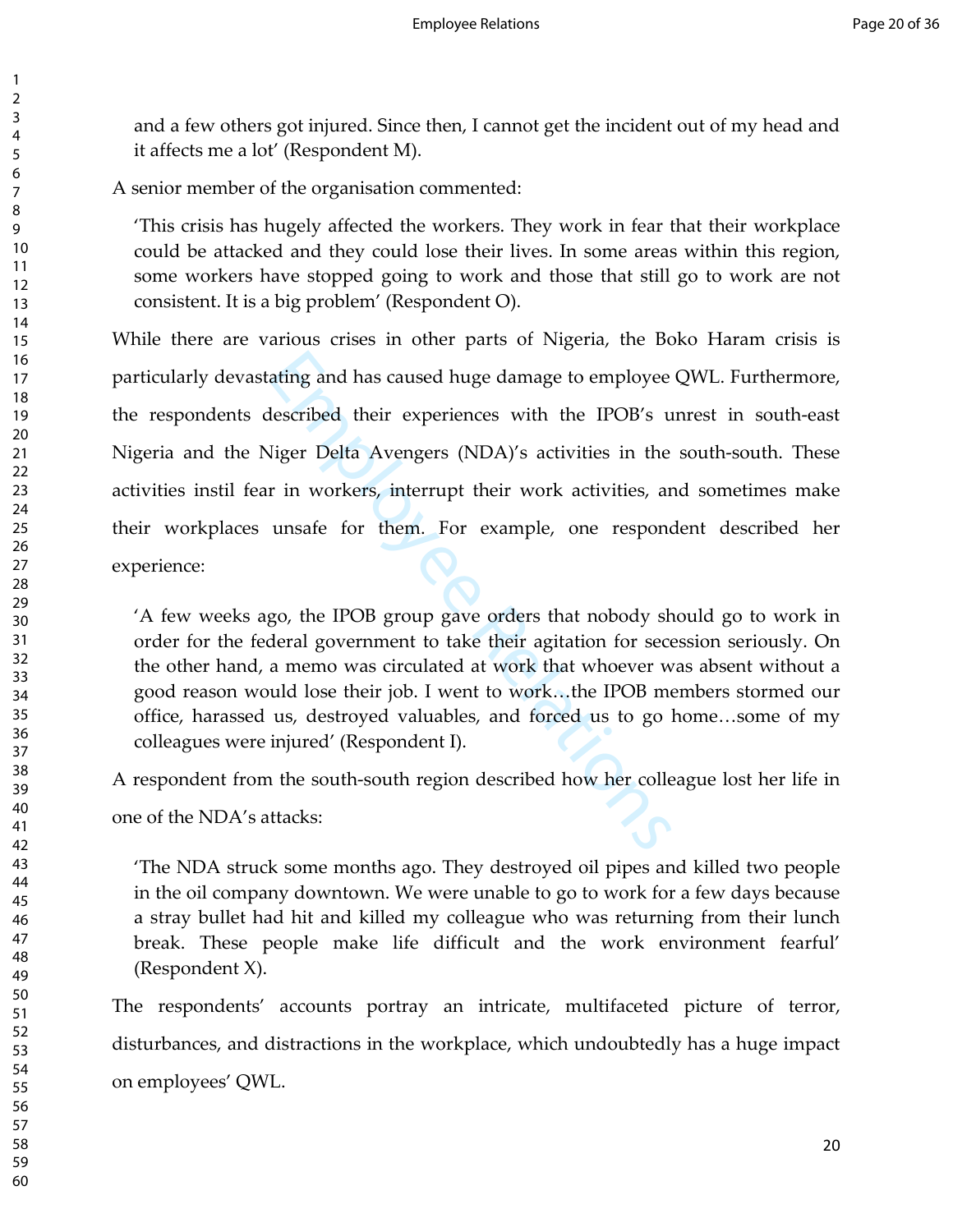### $\overline{2}$

## **Discussion**

The research has investigated how corruption and regional crises affect QWL and how these issues might affect workers' self-judgement, based on fairness theory and selftheory. The respondents' understanding of QWL confirmed that they identify the various components of good QWL to include receiving their salary on time, job security, a safe working environment, financial rewards and benefits, and flexible working arrangements. The aforementioned findings also highlight the impact of corruption and regional crises on Nigerian employees' QWL.

aforementioned findings also highlight the impa<br>
Vigerian employees' QWL.<br>
Suffer late and erratic payment of monthly salari<br>
rs. The respondents commented on the importan<br>
paired of the spate of job losses in the country. Nigerian workers suffer late and erratic payment of monthly salaries, sometimes up to six months in arrears. The respondents commented on the importance of job security for their QWL and despaired of the spate of job losses in the country. According to Gospel (2003) and Srivastava and Kanpur (2014), job security is one of the key elements of and an enhancer of QWL. The findings also reveal that a safe working environment remains a top priority for respondents, specifically workers in north-east, south-east, and southsouth Nigeria. For example, the atrocious activities of the Boko Haram sect have made employees' working lives in the area miserable and hazardous. This group has destroyed many lives and properties in north-east Nigeria (Skyes, 2017; Zenn, 2018). Respondents live in fear of and have experienced emotional trauma due to various attacks unleashed on them at work, home, or during their commute by Boko Haram. Employees, particularly those who live and work in this region desire other components of QWL but considered a safe working environment as the most important component of good QWL. The European Union Employment Strategy agrees that employee safety at work is one of the essential indicators of QWL (Royula et al., 2008). Financial rewards and benefits are also considered important and respondents complained that they do not receive them. This is perhaps the reason Armstrong and Taylor (2017) described financial rewards and benefits as a panacea for achieving good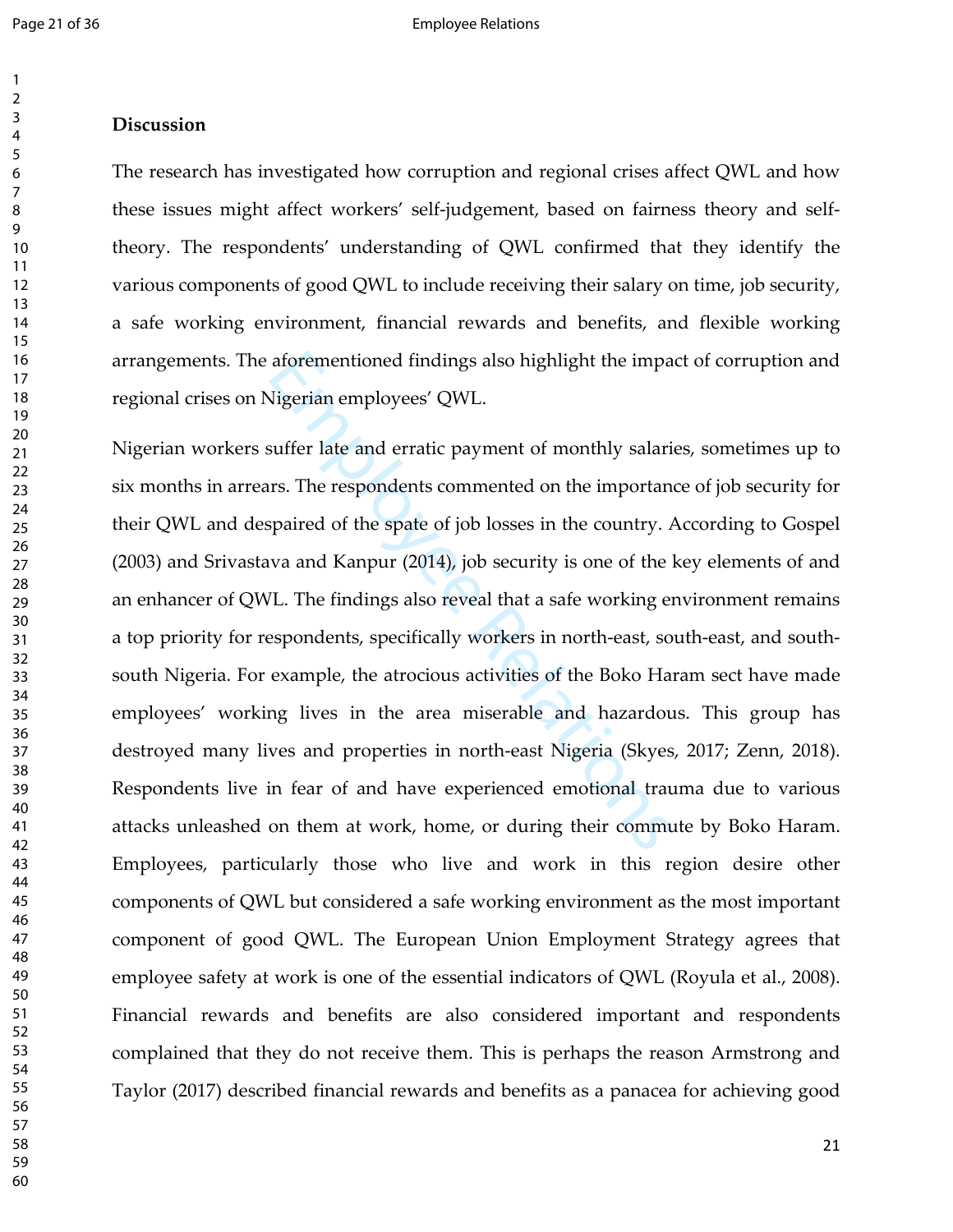QWL. Flexible working arrangements formed the last of the components of QWL. This reflects the findings of Canibano (2011) and the Future of Work Institute (2012), who found that flexible working arrangements often enhance the overall QWL of employees.

115), which found that corruption is a recurrent if d and ruined almost all aspects of life in Nigeria.<br>
rruption has disadvantaged Nigerian workers<br>
.. Employees' attitudes toward their job have been<br>
vere comparisons and The empirical evidence provided in this study has revealed various corrupt practices which do not only affect workers' QWL but also affect their psyche and motivation to work. This evidence is supportive of the findings of other studies (Uwak and Udofia, 2016; Ijewereme, 2015), which found that corruption is a recurrent issue in Nigeria and one that has affected and ruined almost all aspects of life in Nigeria. The findings of this study add that corruption has disadvantaged Nigerian workers and has negatively affected their QWL. Employees' attitudes toward their job have been affected because they make cognitive comparisons and believe that they have been unfairly treated by 'the system' and authorities. This resonates with fairness theory, which suggests that when employees find themselves in certain working conditions, they tend to make cognitive comparisons in terms of 'what is' and 'what might have been', which is known as 'counterfactual thoughts' (Cropanzano and Rupp, 2003; Elovainio et al., 2005; Folger and Cropanzano, 2001; Nicklin et al., 2011). It is therefore appropriate to argue, in the context of fairness theory, that people perceive an outcome as unfair when it has a negative effect on their interests and especially when others and not themselves can be held accountable for the outcome (Nicklin and Williams, 2009), as is the case with the corruption and regional crises examined here.

In this paper, we have defined QWL through the prism of the respondents themselves and have focused exclusively on two activities (corruption and internal regional crises) which are considered significantly disruptive to good QWL. This study has identified QWL measures to include corruption and internal strife that disrupt a peaceful life, both having rarely been explored in the study of QWL. Martel and Dupuis (2006) argued that with the help of reliable tools, developed based on rigorous theoretical models, it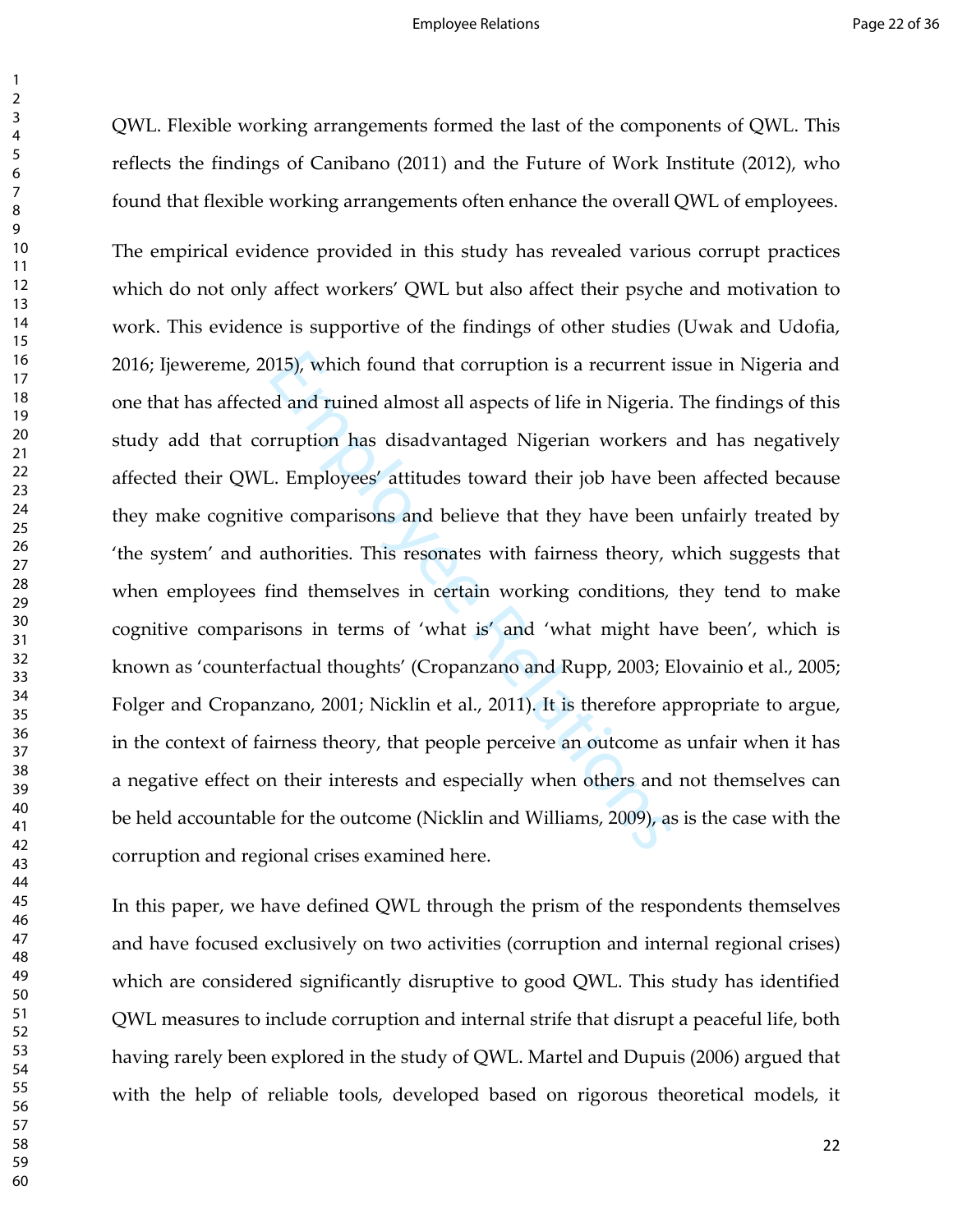#### Page 23 of 36 **Employee Relations**

should be possible to better assess QWL and thus intervene more effectively. They also highlighted the ambiguity concerning our understanding of QWL and argued that the concepts selected in its measurement or understanding make it possible to develop an operational measurement strategy for QWL. The aforementioned findings therefore support this position, demonstrating the value of contextualising our investigation and specifying the value of knowledge derived from additional variables, such as those investigated here, providing additional support to fairness theory.

broviang additional support to raimess theory.<br>
tion of this study is to bring corruption and reg.<br>
Both concepts have emerged as barriers to achiest This study offers two main contributions to<br>
sto an understanding of wha The main contribution of this study is to bring corruption and regional crises into the discussion of QWL. Both concepts have emerged as barriers to achieving good QWL for Nigerian workers. This study offers two main contributions to the field. The first contribution relates to an understanding of what QWL means to Nigerian workers and the second is derived from insight into the effects of corruption and regional crises on employees' QWL. The findings revealed that top government officials can manipulate the pay system such that monies meant for employees' welfare and security are diverted for personal gain. The pervasiveness of this crime is further aided by the archaic and ineffective criminal justice system in Nigeria (Amnesty International, 2008; Ogunode, 2015) which, despite the many cases of corruption, have seen only a few convictions recorded and those convicted faced relatively little or no prison time (EFCC, 2015). Furthermore, this research highlights inconsistencies in the payment of workers' salaries. Many workers who participated in this study had not received their salary for three months or longer. This does not only affect their QWL, but also their morale and job motivation. Research evidence which is consistent with this reported finding has identified that QWL correlates significantly and positively with employees' motivation and the ability to contribute positively to society through their jobs (Shankar, 2014; Tongo, 2015). In addition, this finding challenges the conventional wisdom of the Institute of Employment Research (IER), modern civil society, and breaches the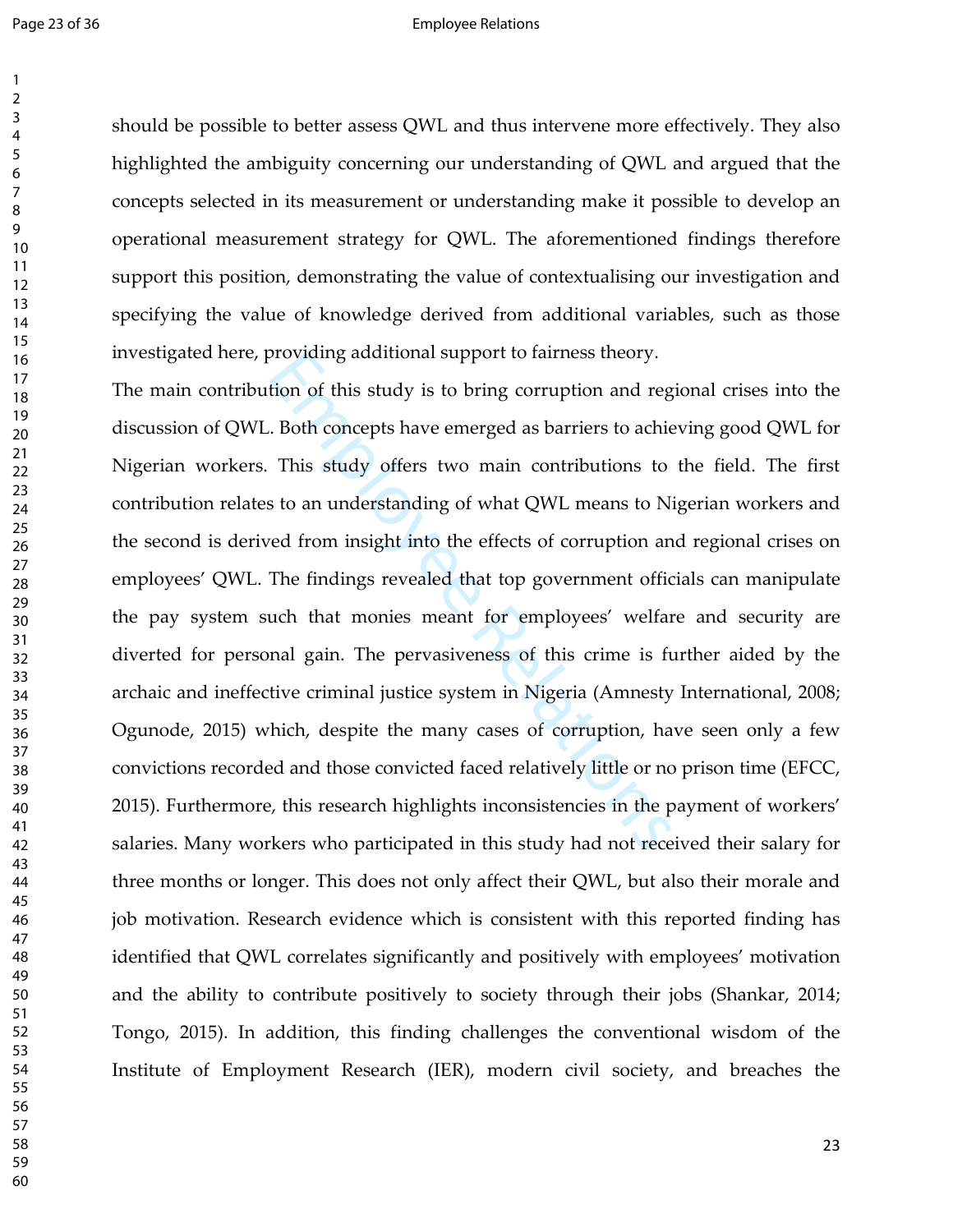contractual agreement between employer and employee. Workers should receive their salaries/wages promptly when due (Taylor, 2017).

Sor unpaid salaries (Fremium Times, 2017). Addicity of corrupt practices including the embezzle<br>and practices of favouritism and nepotism. I<br>ial rewards and benefits and appointments to j<br>iily and social group affiliations Furthermore, anecdotal reports show that many Nigerian workers (especially those in the public sector [state and local governments]) receive relatively low salaries. This phenomenon is further deteriorated by a backlog of unpaid salaries. For example, the Nigerian Union of Local Government Employees (NULGE) criticised the government for up to 16 months of unpaid salaries (Premium Times, 2017). Additionally, this study unearthed a multiplicity of corrupt practices including the embezzlement of employees' financial benefits and practices of favouritism and nepotism. Workers have been deprived of financial rewards and benefits and appointments to positions have been made based on family and social group affiliations rather than on merit. These practices disadvantage employees and negatively affect their psyche, emotions, attitudes toward work, and relationships with management. Consequently, their QWL is negatively affected. This article indicates that regional crises upset employees' wellbeing and safety. For example, Boko Haram has made working in north-east Nigeria dangerous. This group has killed and injured scores of workers. A safe working environment, in this region has become almost impossible (Obi and Eboreime, 2017; Zenn, 2018). Furthermore, the IPOB's agitation and the NDA's unrest have distressed employees, planted fear in them, and often make the working environment unsafe. These phenomena depict a picture of terror in the working environment which undoubtedly has a strong negative impact on employees' QWL. The notion of QWL may go beyond an individual employee; however, it is essential that the employees' components of QWL are contextualised in workplace policies and practices. This will allow employers the capacity to improve employees' QWL. QWL of Nigerian workers (especially those working in the state and local governments) is dire. Achieving good QWL is restricted by various corrupt practices and abhorrent regional crises. However, based on the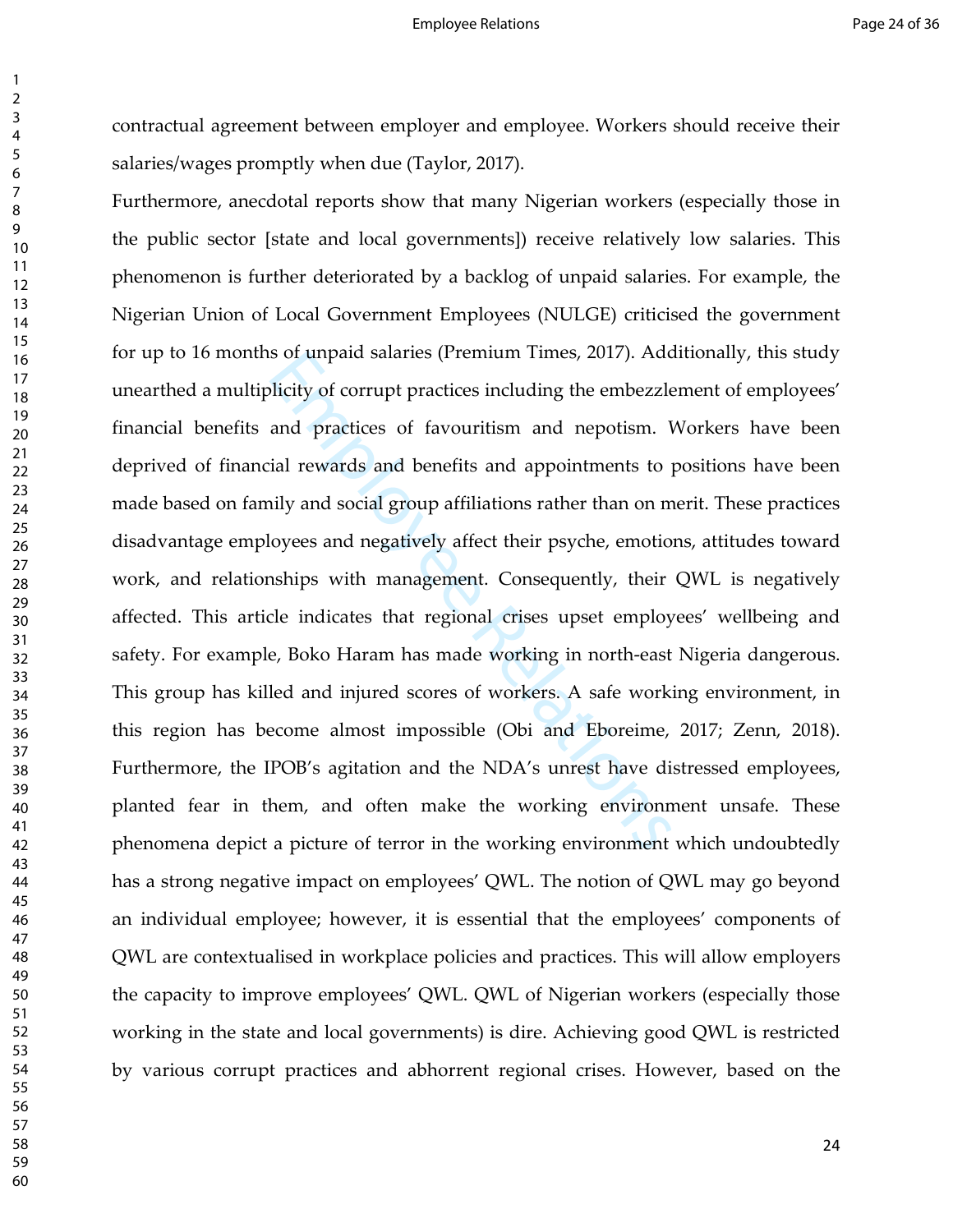### Page 25 of 36 **Employee Relations**

results obtained by this study, it is safe to infer that employees may continue to struggle to achieve good QWL if the situation does not change.

## **Implications**

is based on familial connections and social/poli<br>egative effect on employees' morale and pe<br>moral rectitude and justice required by fairness t<br>and Rupp, 2003; Folger and Cropanzano, 2001).<br>tion is based on competency, expe The findings reveal that corruption affects QWL and explicitly affect employees' motivation and their attitudes toward work. For example, the respondents decried the promotion of junior and less qualified employees over the more senior and experienced ones. This practice is based on familial connections and social/political affiliations and has a strongly negative effect on employees' morale and performance. This is antithetical to the moral rectitude and justice required by fairness theory (Cropanzano, 2001; Cropanzano and Rupp, 2003; Folger and Cropanzano, 2001). Organisations must ensure that promotion is based on competency, experience, and merit. Additionally, a system to ensure that employees receive adequate salaries, financial rewards, and benefits (on time) should be put in place in order to enhance employees' QWL. This is because working without salary affects the employees' beliefs, attitudes, and opinions about QWL. Furthermore, it affects employees' fundamental need to maintain or enhance themselves as propounded by self-theory (Snyder and Williams, 1982).

In addition, regional crises have claimed many employees' lives and have caused fear in the minds of others. An unsafe working environment is detrimental to employees' QWL. It is therefore logical to argue that all the abovementioned issues are clear breaches of the psychological contract between employer and employee, which is based on expectations, beliefs, reciprocity, and obligations from both sides (Bellou, 2009; De Cuyper and De Witte, 2006; De Hauw and De Vos, 2010; Rousseau, 1989). Thus, one implication of the above findings is the urgent need to generally promote and acculturate positive corporate governance as well as international best practices in good governance at the national, state, and local government levels in Nigeria. It is particularly noteworthy that the reported occurrences of pervasive social corruption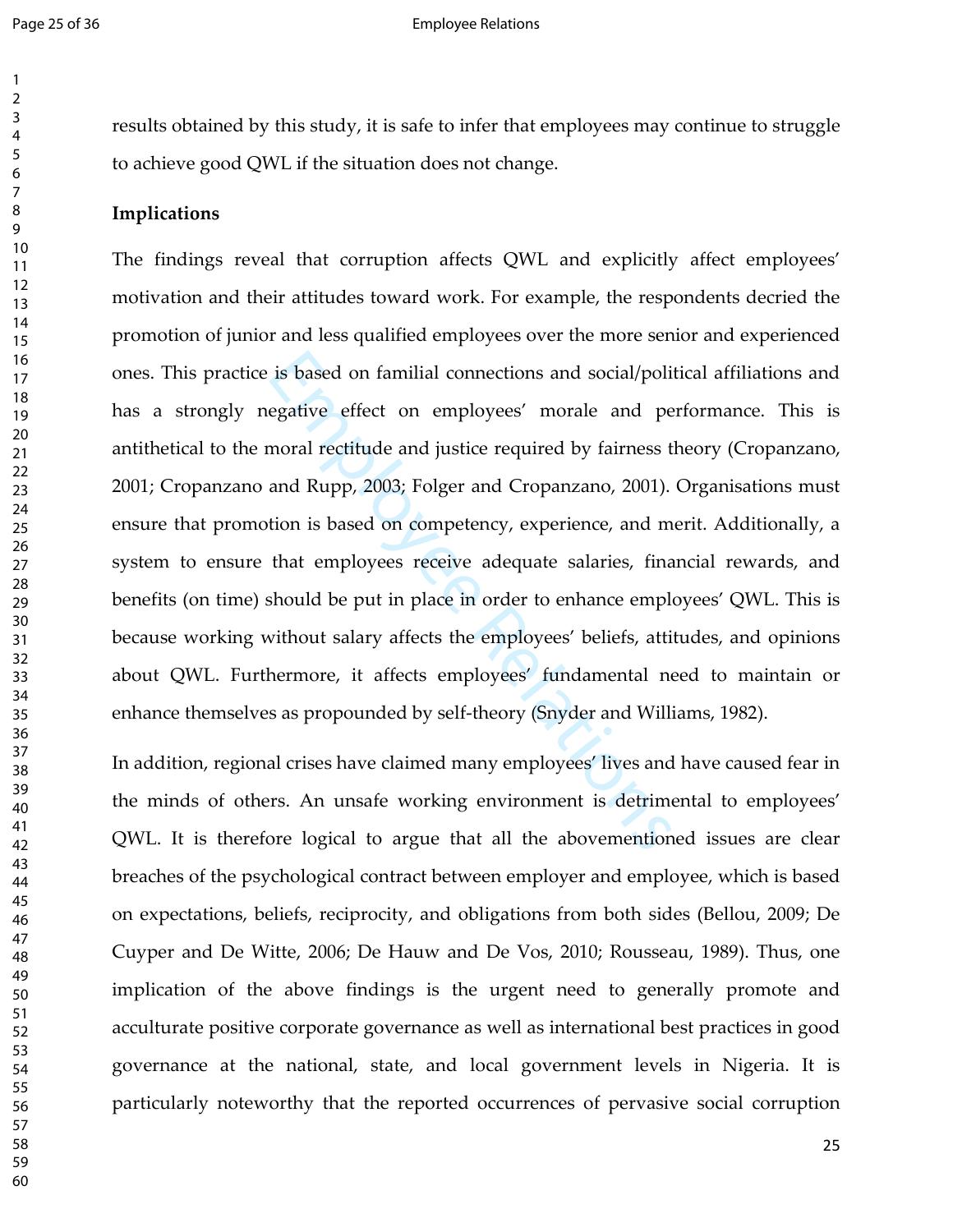### Employee Relations **Page 26 of 36**

between the achievement of surface and organisational development. In addition, ty of the systematic mitigation of the continuin poverishment by the working populace, which a vement thereof requires the combined fundagemen and horrendous social crises (all of which have had spillover effects on QWL) are evident products of a multitude of structural challenges of governance and development, including a lack of inclusive governance and symmetrical development across the vast and hugely diverse geopolitical landscape of Nigeria. Another implication of the research findings bodes well for organisational management purposes in terms of general strategic HRM-driven action which could catalyse QWL. This will enhance plans and programmes for the achievement of sustainable employeremployee relations and organisational development. In addition, there are concerns about the possibility of the systematic mitigation of the continuing experience of the pangs of social impoverishment by the working populace, which again impacts QWL. The likely achievement thereof requires the combined functions of strategic organisational management, symmetrical social policies on employment and labour markets, and good governance in general.

The results of this study also have important implications for both economic and public policy. The research contributes to the body of knowledge on QWL by specifying the value of isolating different potential contributors to a deeper conceptual understanding of QWL. With the results evidenced here, corruption and regional crises adversely affect employees' QWL and ultimately their performance and productivity. They also influence public attitudes and affect quality of life more broadly. Therefore, these problems call for urgent attention and a consideration of novel solutions for these issues, which are critical not only in the lives of the general citizenry, but specifically in the QWL of employees. Paying full attention to these issues with a determination to address them should therefore be a public policy priority. Furthermore, the government and the management teams of various organisations must provide a safe working environment for employees where they will be able to work without fear, exploitation, and intimidation. This will enhance their QWL and performance at work. Future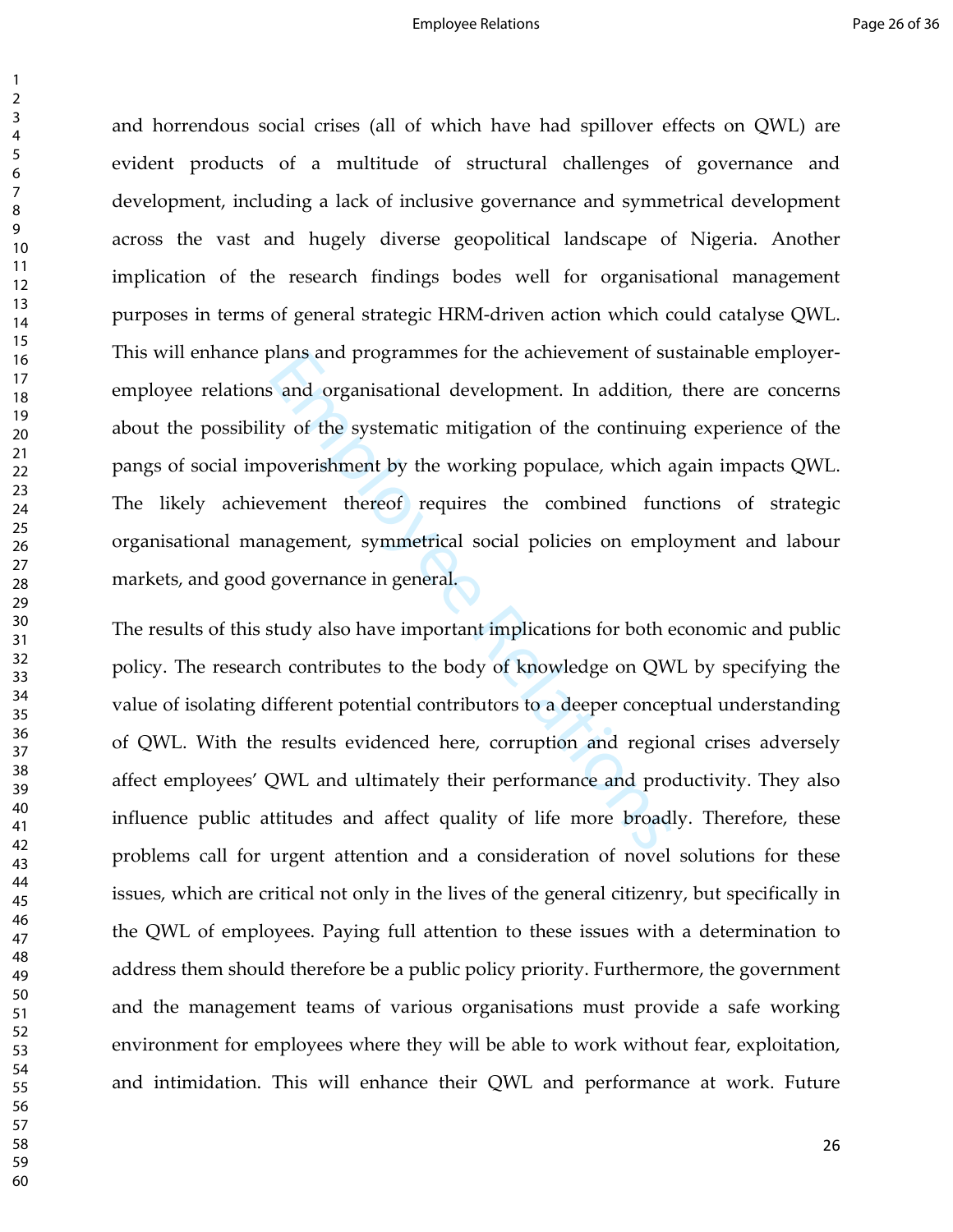$\overline{2}$ 

### Page 27 of 36 **Employee Relations**

studies should investigate other crises, the general and specific organisational practices that inhibit QWL, and broad social-contextual factors which tend to affect employees' QWL in Nigeria, perhaps through the usage of different research strategies and study methodologies.

## **Conclusion**

The aim of the study was to uncover not only the<br>
Equal of CML for Nigerian workers. The findings sug<br>
security, a safe working environment, financial re<br>
ng arrangements matter to employees and const<br>
ds, Nigerian workers This study has investigated the impact of corruption and regional crises on employees' QWL in Nigeria. The aim of the study was to uncover not only the impact of but also the components of QWL for Nigerian workers. The findings suggest that 'receiving salary on time, job security, a safe working environment, financial rewards and benefits, and flexible working arrangements matter to employees and constitute good QWL for them. In other words, Nigerian workers refer to these factors when they discuss QWL. Finally, this study also revealed the impact of regional crises on employees' QWL. The terrorist group Boko Haram, the secessionist movement IPOB, and the militia group NDA have all made work environments unsafe due to their dangerous activities in different regions of Nigeria. Many employees have lost lives and are fearful due to the unsafe nature of their working environment. Corruption and regional crises have negatively impacted the QWL of many respondents. This study thus suggests that the system should be sanitised of its corrupt practices and regional crises to enhance employees' QWL, which will positively impact their productivity.

## **References**

ActionAid Nigeria (2015), "Corruption and poverty in Nigeria: A Report". Published by ActionAid, Abuja Nigeria. Available at http://www.actionaid.org/sites/files/actionaid/pc\_report\_content.pdf. Accessed on 20/10/2017.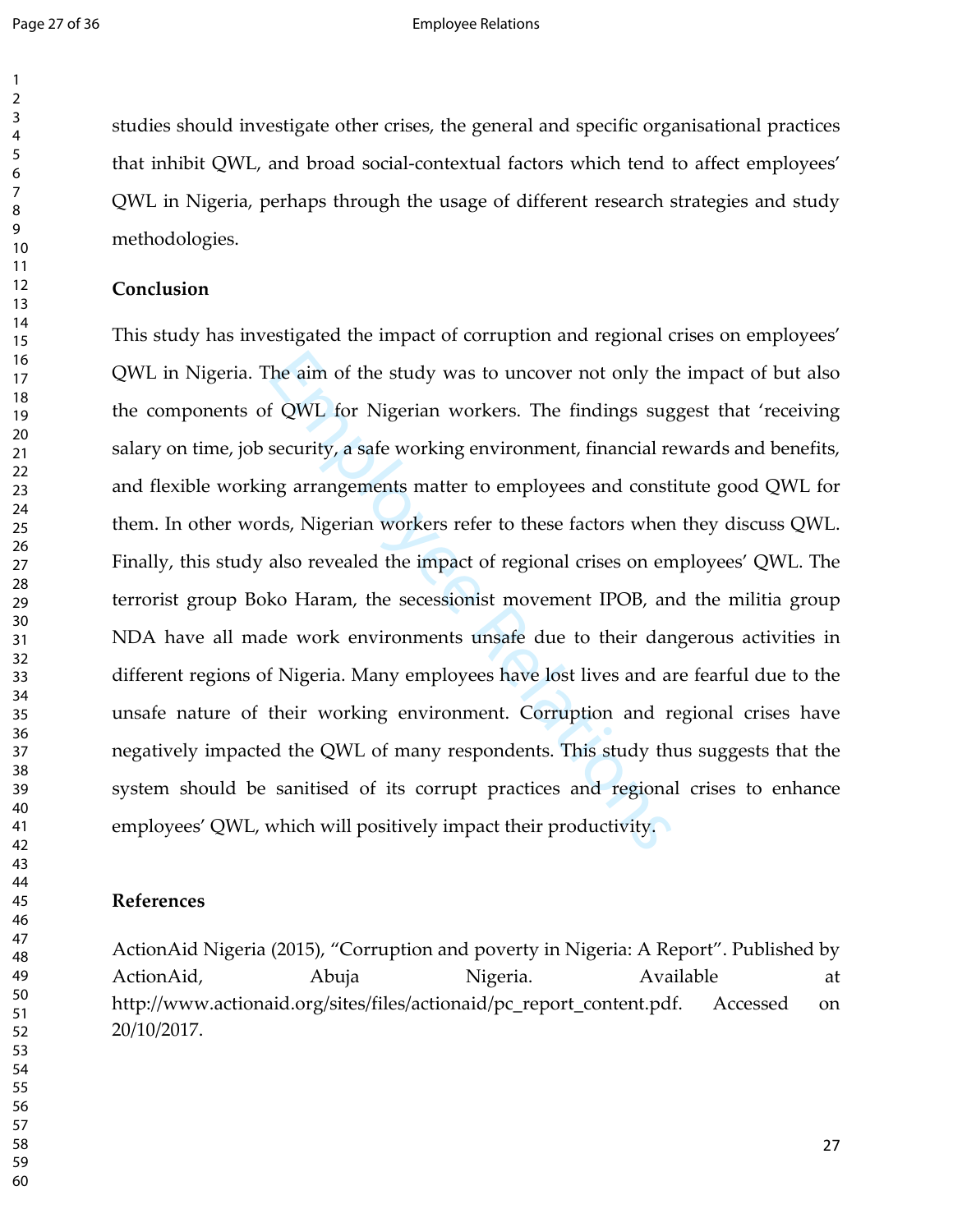Adeyemi, D. (2017), "IPOB agitation for secession, misplaced priorities – Don.<br>Vanguard". Available at https://www.vanguardngr.com/2017/09/ipob-agitationsecession-misplaced-priorities-don/. Accessed on 11/10/2017.

Ajibade, S. O. and Ayinla, N. K. (2014), "Investigating the effect of training on employees' commitment: An empirical study of a discount house in Nigeria". *Megatrend Review*, Vol. 11, No. 3, pp. 7-18.

Alao, D. O. and Iyanda, R. (2017), "When will war for peace begin in Nigeria?" *KIU Journal of Humanities,* Vol. 2, No. 1, pp. 225-237.

onal (2008), "Nigeria: Criminal justice system uttured of inmates not convicted of any crimsty.org/en/press-releases/2008/02/nigeria-criminal rian-people-majority/. Accessed on 30/09/2017.<br>
116), "Demographic determinants Amnesty International (2008), "Nigeria: Criminal justice system utterly failing Nigerian people; majority of inmates not convicted of any crime". Available at: https://www.amnesty.org/en/press-releases/2008/02/nigeria-criminal-justice-systemutterly-failing-nigerian-people-majority/. Accessed on 30/09/2017.

Anyaoku, E. N. (2016), "Demographic determinants of quality of work life of librarians working in Nigeria". *International Journal of Advanced Library and Information Service,* Vol. 4, No. 1, pp. 312-323.

Armstrong, M. and Taylor, S. (2017), "Armstrong's handbook of human resource management practice". Jelleyfish and Ashford Colour Press Ltd. UK.

Askari, R., Rafiei, S., Montazerolfaraj, R., Tafti, A. D. and Torabi, F. (2018), "Quality of Working Life and Its Association with Organizational Performance: A Model Applied for Healthcare Workers". *Biotechnology and Health Sciences*, 5, 1, 1-4.

Awosusi, O. (2010), "Assessment of quality of working life of nurses in two tertiary hospitals in Ekiti State, Nigeria". *An International Multi-Disciplinary Journal,* Vol. 4, No. 2, pp. 113-124.

Azar, A. and Darvishi, Z. A. (2011), "Development and validation of a measure of justice perception in the frame of Fairness theory – Fuzzy approach". *Expert Systems with Applications*, Vol. 38, No. 6, pp. 7364-7372.

Bambale, A. J., Shamsudin, F. M. and Subramaniam, C. A. (2012), "Servant leadership as employee organization approach for performance of employee citizenship behaviors in the Nigeria's electric power sector". *Journal of Marketing and Management*, Vol. 3, No. 1, pp. 1-21.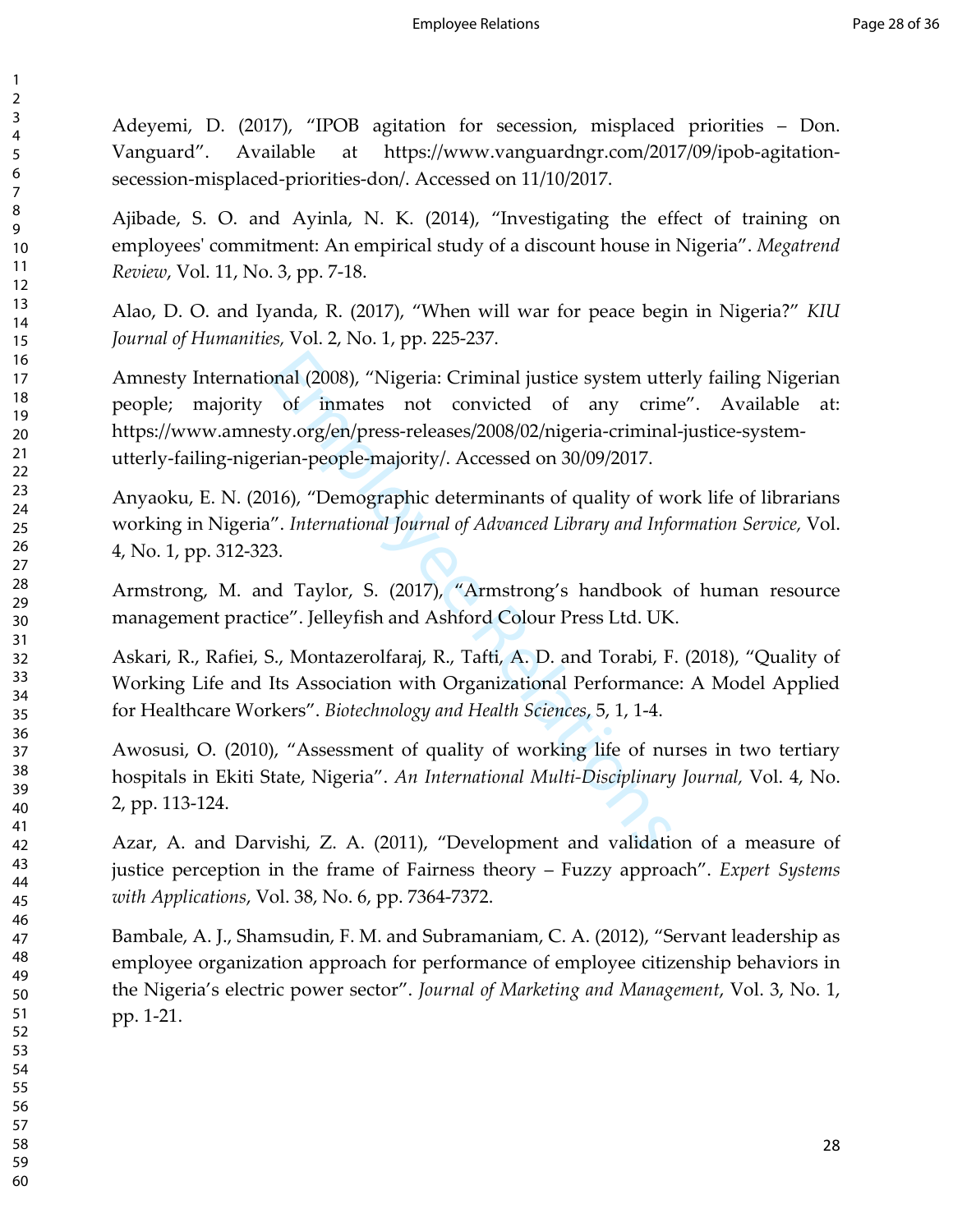Barsky, A. and Kaplan, S. (2007), "If you feel bad, it's unfair: A quantitative synthesis of affect and organizational justice perceptions". *Journal of Applied Psychology*, Vol. 92, No. 1, pp. 286-295.

Bellou, V. (2009), "Profiling the desirable psychological contract for different groups of employees: Evidence from Greece". *The International Journal of Human Resource Management*, Vol. 20, No. 4, pp. 810-830.

Blackford, K. (2016), Quality of working life - An exploration of contributing factors and their relative salience to employees, *A thesis submitted to University of Bath,* Available at https://researchportal.bath.ac.uk/en/publications/quality-of-working-life-anexploration-of-contributing-factors-an. Accessed 18<sup>th</sup> January 2017.

tal.bath.ac.uk/en/publications/quality-of-working<br>ributing-factors-an. Accessed 18<sup>th</sup> January 2017.<br>han, A.Y., Reb, J., Goldman, B., Spiegel, S. and<br>ess, outcome favourability, and judgments<br>rnal of Applied Psychology, Vo Brockner, J., Fishman, A.Y., Reb, J., Goldman, B., Spiegel, S. and Garden, C. (2007), <br>"Procedural fairness, outcome favourability, and judgments of an authority's responsibility". *Journal of Applied Psychology*, Vol. 92, No. 6, pp. 1657-1671.

Bryman, A. and Bell, E. (2011), "Business research methods", 2nd ed., Oxford University Press, Oxford.

Cassell, C. M. (2009), "Interviews in organisational research". In A. Bryman and D. Buchanan (Eds.) The sage handbook of organisational research methods, Thousand Oaks: Sage.

Canibano, A. (2011), "Exploring the negative outcomes of flexible work arrangements. the case of a consultancy firm in Spain". HRM in the Knowledge Economy: BAM HRM special interest group conference (May 2011).

CIPD (2015), "Resourcing and talent planning. *Survey Report 2015* "*.* Available at https://www.cipd.co.uk/Images/resourcing-talent-planning\_2015\_tcm18-11303.pdf.

Collie, T., Bradley, G. and Sparks, B. A. (2002), "Fair process revisited: Differential effects of interactional and procedural justice in the presence of social comparison information". *Journal of Experimental Social Psychology*, Vol. 38, No. 6, pp. 545–555.

Colquitt, J. A. and Zipay, K. P. (2015), "Justice, f airness, and employee reactions". *Annual Review of Organisational Psychology and Organisational Behaviour*., Vol. 2, No. 1, pp.75-99.

Cropanzano, R. and Rupp, D. E. (2003), "The relationship of emotional exhaustion to job performance ratings and organizational citizenship behaviour". *Journal of Applied Psychology*, Vol. 88, No. 1, pp. 150-160.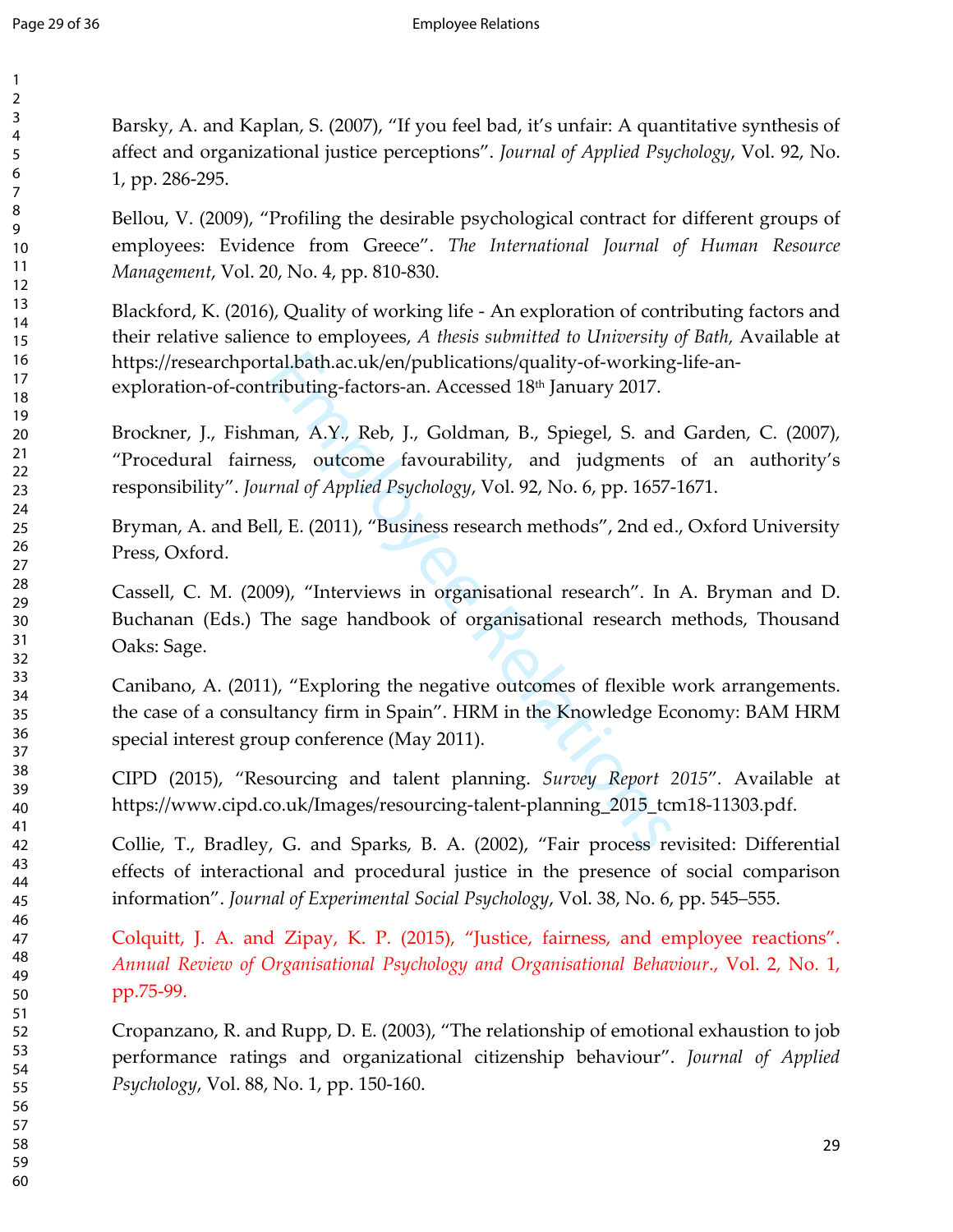Cropanzano, R., Chrobot-Mason, D., Rupp, D. E. and Prehar, C. A. (2004), "Accountability for corporate injustice". *Human Resource Management Review*, Vol. 14, No. 1, pp. 107–133.

Cunningham, J. B. and Eberle, T. (1990), "A guide to job enrichment and redesign". *Personnel*, Vol. 67, pp. 56-61.

De Cuyper, N. and De Witte, H. (2006), "The impact of job insecurity and contract type on attitudes, well-being, and behavioural reports: A psychological contract perspective". *Journal of Occupational and Organizational Psychology*, Vol. 79, No. 3, pp. 395-409.

De Hauw, S. and De Vos, A. (2010), "Millenials' career perspective and psychological contract expectations: Does the recession lead to lowered expectations?" *Journal of Business and Psychology*, Vol. 25, No. 2, pp. 293-302.

Duffy, M. K., Ganster, D. C., Shaw, J. D., Johnson, J. L. and Pagon, M. (2006), "The social context of undermining Behaviour at work". *Organizational Behaviour and Human Decision Process*, Vol. 101, No. 1, pp. 105–121.

EFCC Press Release, (2010), Anti-graft war: US canvasses more powers for EFCC Http://Www.Efccnigeria.Org/Index.Php?Option=Com\_Content&Task=View&Id= 1068&Itemid=34 Accessed: December 18, 2010.

De Vos, A. (2010), "Millenials' career perspective<br>
nos: Does the recession lead to lowered expective<br>
logy, Vol. 25, No. 2, pp. 293-302.<br>
ter, D. C., Shaw, J. D., Johnson, J. L. and Pagon, N<br>
nining Behaviour at work". Or Elovainio, M., Bos, K., Linna, A., Kivinaki, M., Mursula, L. and Pentti, J. (2005), "Combined effects of uncertainty and organizational justice on employee health: Testing the uncertainty management model of fairness judgments among Finnish public sector employees". *Social Science and Medicine*, Vol. 61, No. 12, pp. 2501-2512.

Faloye, D. O. (2014), "Organisational commitment and turnover intentions: evidence from Nigerian paramilitary organisation". *International Journal of Business and Economic Development,* Vol. 2, No. 3, pp. 23-34.

Fapohunda, T. M. (2013), "An evaluation of the perceptions and experiences of quality of work life in Nigeria". *International Journal of Academic Research in Management*, Vol. 2, No. 4, pp. 86-98.

Fields, M. W. and Thacker, J. W. (1992), "Influence of quality of work life on company and union commitment". *Academy of Management Journal*, Vol. 35, No. 2, pp. 439-450.

 $\mathbf{1}$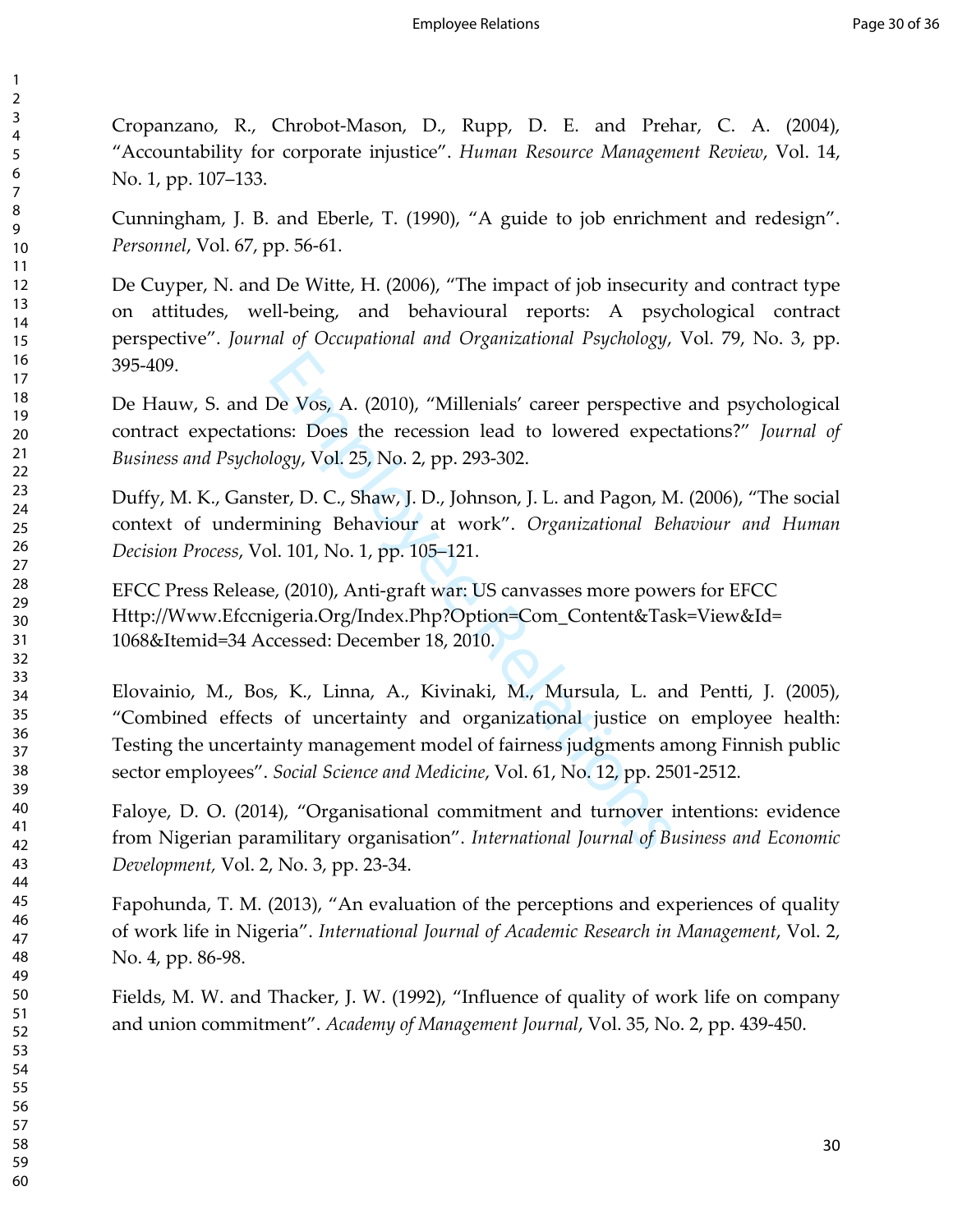| 1                                  |  |
|------------------------------------|--|
| $\overline{c}$                     |  |
| 3<br>4                             |  |
| 5                                  |  |
| 6                                  |  |
| 7<br>8                             |  |
| 9                                  |  |
| $\overline{10}$                    |  |
| $\overline{11}$<br>$\overline{12}$ |  |
| 13                                 |  |
| $\overline{14}$                    |  |
| 15<br>16                           |  |
| $\overline{17}$                    |  |
| 18<br>19                           |  |
|                                    |  |
| 20<br>21                           |  |
| .<br>22<br>23                      |  |
| 24                                 |  |
| $\overline{25}$                    |  |
| -<br>26<br>27                      |  |
| 28                                 |  |
| 29<br>30                           |  |
| 31                                 |  |
| 32<br>33                           |  |
| 34                                 |  |
| 35                                 |  |
| 36<br>37                           |  |
| 38                                 |  |
| 39<br>40                           |  |
| 41                                 |  |
| 42                                 |  |
| 43<br>44                           |  |
| 45                                 |  |
| 46<br>47                           |  |
| 48                                 |  |
| 49                                 |  |
| 50                                 |  |
| 51<br>52                           |  |
| 53<br>54                           |  |
| 55                                 |  |
| 56                                 |  |
| 57<br>58                           |  |
|                                    |  |

Folger, R. and Cropanzano, R. (2001), "Fairness theory: Justice as accountability". In Greenberg, J. and Cropanzano, R. (eds.) *Advances in organizational justice,* (pp. 11-55). New York: Information Age Publishers.

Forgues-Puccio, G. F. (2013), "Corruption and the private sector: a review of issues". *EPS PEAKS.* London: ODI.

Oxford Policy Management (February 2013), Available at https://www.gov.uk/dfidresearch-outputs/corruption-and-the-private-sector-a-review-of-the-issues. Accessed on 18/10/2017.

titute (2012), The benefits of flexible working arranching<br>report. Availa<br>a/content/dam/files/centers/cwf/individuals/pdf/t<br>9/2017.<br>1), The employees – the most important asset in<br>anagement and Ergonomics, Vol. 5, No. 1, 3 Future of Work Institute (2012), The benefits of flexible working arrangements: A future of working report. Available at: https://www.bc.edu/content/dam/files/centers/cwf/individuals/pdf/benefitsCEOFlex.pd f. Accessed on 28/09/2017.

Gabčanová, I. (2011), The employees – the most important asset in the organizations, *Human Resources Management and Ergonomics*, Vol. 5, No. 1, 30-33.

Ganegoda, D.B. and Folger, R. (2015), "Framing effects in justice perceptions: prospect theory and counterfactuals". *Organizational Behavior and Human Decision Processes*, Vol. 126, pp.27-36.

Gbadamosi, G. (2006), "Corruption perception and sustainable development: sharing Botswana's anti-graft agency experiences". *South African Journal of Economic and Management Sciences*, Vol. 9, No. 2, pp. 262-276.

Gbadamosi, G. and Joubert, P. (2005), "Money ethic, moral conduct and work-related attitudes: field study from the public sector in Swaziland". *Journal of Management Development*, Vol. 24, No. 8, pp. 754-763.

Gbadamosi, G., Ndaba, J., and Oni, F. (2007), "Predicting charlatan behaviour in a non-Western setting: Lack of trust or absence of commitment?" *Journal of Management Development* , Vol. 26, No. 8, pp. 753-769.

Gaffey, C. (2017), How Al-Shabab overtook Boko Haram to become Africa's deadliest militants. Newsweek, U. S. Edition (October, 2017). Available at http://www.newsweek.com/isis-africa-al-shabaab-boko-haram-619010. Accessed on 10/10/2017.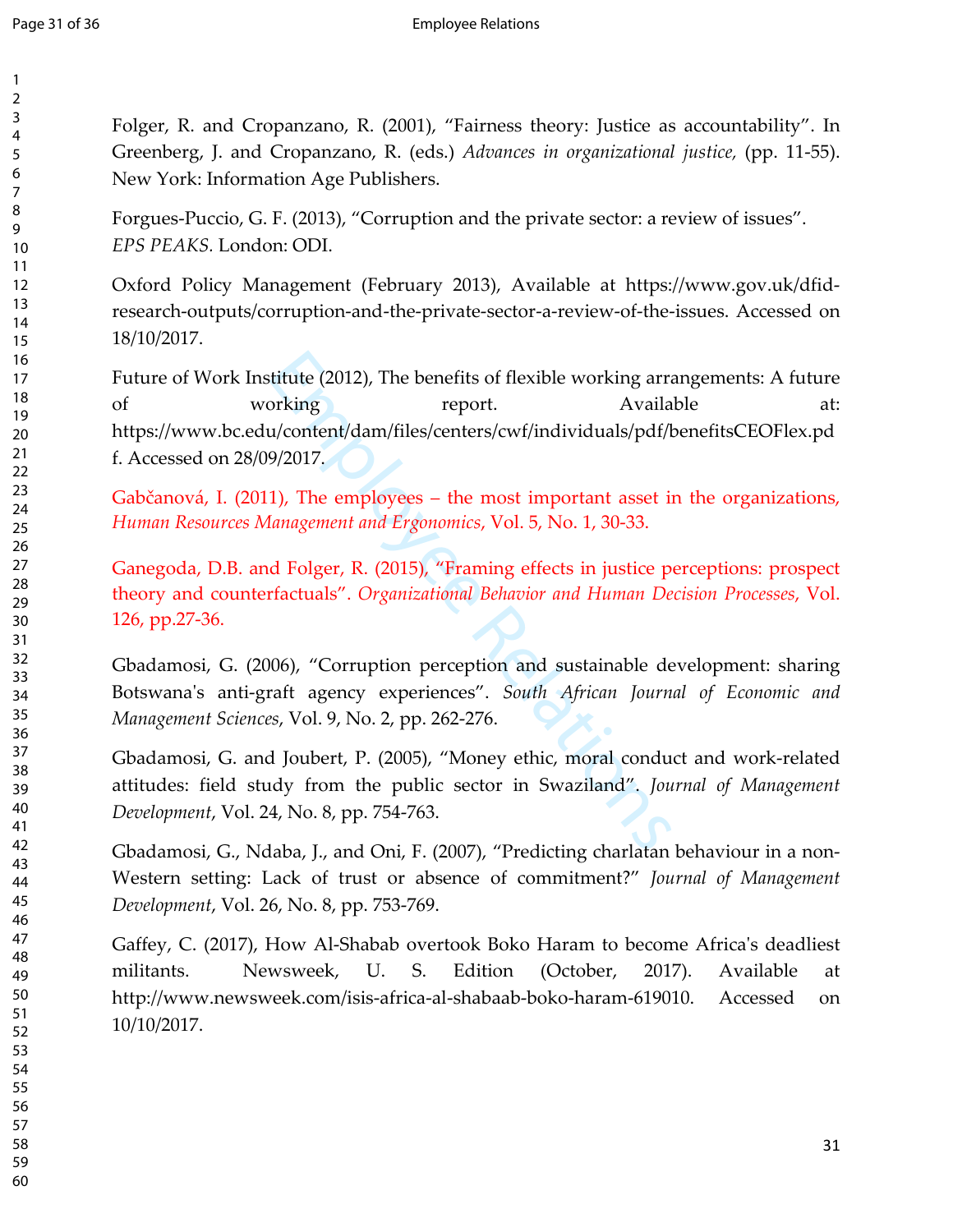Gospel, H. (2003), Quality of working life: A review on changes in work organisation, conditions of employment and work - life arrangements. In: Conditions of Work and Employment Series No.1, International Labour Office, Geneva.

Grill, B. and Selander, T. 2014), Boko Haram's reign of terror. Spiegel International. Available at http://www.spiegel.de/international/world/boko-haram-continues-toterrorize-northern-nigeria-a-972282-2.html . Accessed on 11/10/2017.

Higgins, C., Duxbury, L. and Irving, R. H. (1992), "Work-family conflict in the dualcareer family". *Organizational Behavior and Human Decision Processes*, Vol. 51, No. 1, pp. 51-75.

Ijewereme, O. B. (2015), "Anatomy of corruption in the Nigerian public sector: Theoretical perspectives and some empirical explanations". Sage Open, pp. 1-16.

(2015), "Anatomy of corruption in the Nigetives and some empirical explanations". Sage Op Boko Haram's Internal Civil War: Stealth Takfir an, J. (Ed.), Boko Haram beyond the headlines: ey. Combating Terrorism Center at We Kassim, A. (2018), Boko Haram's Internal Civil War: Stealth Takfir and Jihad as Recipes for Schism. In Zenn, J. (Ed.), Boko Haram beyond the headlines: analyses of Africa's enduring insurgency. Combating Terrorism Center at West Point, United States Military Academy

Kiggundu, M. (1982), "The quality of working life in developing countries: Beyond the sociotechnical system model". In *20th International Congress of Applied Psychology*, Edinburgh, Scotland.

Lai, S. L., Chang, J. and Hsu, L. Y. (2012), "Does effect of workload on quality of work life vary with generations?" *Asia Pacific Management Review*, Vol. 17, No. 4, pp. 437-451.

Lawal, A. I., Amogu, E. O. and Ijaiya, M. A. (2017), "Fraud and business cycle: empirical evidence from fraudsters and fraud managers in Nigeria". *Studies in Business and Economics,* Vol. 12, No. 1, pp. 110-128.

Lind, E. A. (2001), "Thinking critically about justice judgments". *Journal of Vocational Behaviour*, Vol. 58, No. 2, pp. 220–226.

Magu, I. (2016), There is corruption everywhere, including in EFCC. Daily Post (*December 3, 2016),* Available at http://dailypost.ng/2016/12/03/corruption-everywhereeven-efcc-magu/. Accessed on 18/10/2017.

Mamedu, O. P. (2016), "Quality of work-life and university goal attainment perception by academic staff in the south-south geo-political zone of Nigeria". *American Journal of Education Research,* Vol. 4, No. 20, pp. 1323-1336.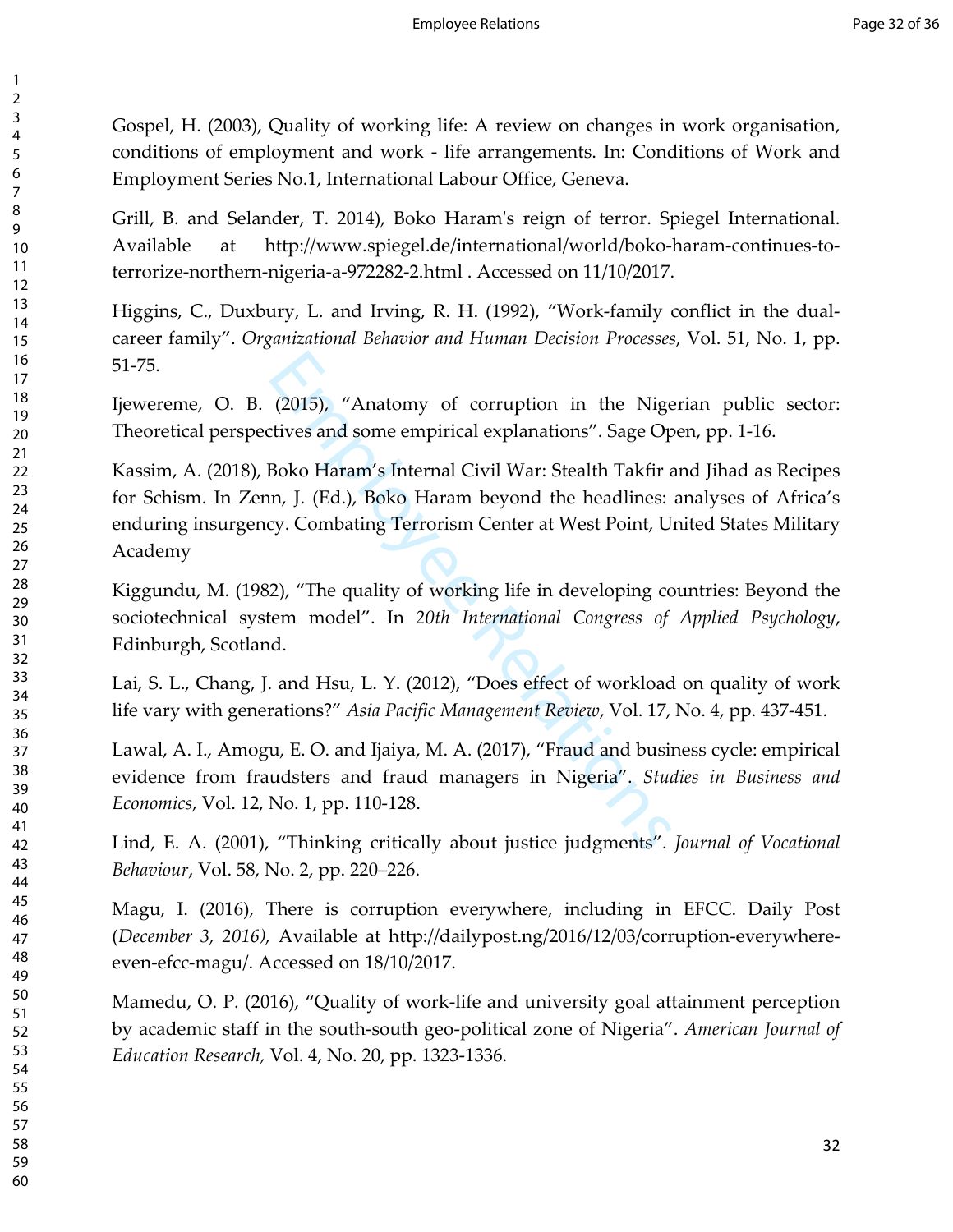### Page 33 of 36 **Employee Relations**

| 1       |  |
|---------|--|
| 2<br>3  |  |
|         |  |
|         |  |
|         |  |
|         |  |
|         |  |
|         |  |
|         |  |
|         |  |
|         |  |
|         |  |
|         |  |
|         |  |
|         |  |
|         |  |
|         |  |
|         |  |
|         |  |
|         |  |
|         |  |
|         |  |
|         |  |
|         |  |
|         |  |
|         |  |
|         |  |
|         |  |
|         |  |
|         |  |
|         |  |
|         |  |
|         |  |
|         |  |
|         |  |
|         |  |
|         |  |
|         |  |
|         |  |
|         |  |
| 38<br>3 |  |
| 39      |  |
| 40      |  |
| 41      |  |
| 4<br>)  |  |
| 43      |  |
| 44      |  |
|         |  |
| 45      |  |
| 46      |  |
| 47      |  |
| 48      |  |
| 49      |  |
| 50      |  |
| 51      |  |
| 5.<br>) |  |
| 53      |  |
| 54      |  |
|         |  |
| 55      |  |
| 56      |  |
| 5       |  |
| 58      |  |

  Martel, J. P. and Dupuis, G. (2006), "Quality of work life: Theoretical and methodological problems, and presentation of a new model and measuring instrument". *Social Indicators Research*, Vol. 77, No. 2, pp. 333-368.

Mosadeghrad, A. M. (2013), "Quality of working life: An antecedent of employee turnover intention". *International Journal of Health Policy and Management,* Vol. 1, No. 1, pp. 43-50.

Netemeyer, R. G. Boles, J. S. and McMurrian, R. (1996), "Development and validation of work-family conflict and family-work conflict scales". *Journal of Applied Psychology*, Vol. 81, No. 4, pp. 400-410.

Ng, C. W. and Chiu, W. (1997), "Women-friendly HRM good for QWL? The case of Hong Kong based companies". *International Journal of Human Resource Management*, Vol. 8, No. 5, pp. 644-659.

Nicklin, J. M. and Williams, K. J. (2009), "Reactions to others' mistakes: An empirical test of fairness theory". *The Journal of Psychology*, Vol. 143, No. 5, pp. 533-558.

10.<br>
iu, W. (1997), "Women-friendly HRM good for<br>
companies". International Journal of Human Resour<br>
9.<br>
Williams, K. J. (2009), "Reactions to others' mis<br>
rry". The Journal of Psychology, Vol. 143, No. 5, pp.<br>
rnbaum, R., Nicklin, J. M., Greenbaum, R., McNall, L. A., Folger, R. and Williams, K. J. (2011), "The importance of contextual variables when judging fairness: An examination of counterfactual thoughts and fairness theory". *Organizational Behaviour and Human Decision Processes*, Vol. 114, No. 2, pp. 127-141.

Nigerian High Commission UK (2017), Vast Opportunities for Investment in Nigeria. Available at: http://www.nigeriahc.org.uk/investment-opportunities. Accessed 21st December 2017.

Obi, F. A. and Eboreime, E. (2017), How Boko Haramis devastating health services in north-east Nigeria. University of the Witwatersrand, Johannesburg. Available at https://www.wits.ac.za/news/latest-news/in-their-own-words/2017/2017-05/how-bokoharam-is-devastating-health-services-in-north-east-nigeria.html. Accessed on 30/09/2017.

Ogungbamila, A. and Idemudia, E. S. (2016), "Gender differences in quality of work life of police personnel in two selected states in South-West, Nigeria". *Gender & Behaviour*, Vol. 14, No. 1, pp. 7019-7027.

Ogunode, S. A. (2015), "Criminal justice system in Nigeria: For the rich of the poor?" *Humanities and Social Sciences Review*, Vol. 4, No. 1, pp. 27–39.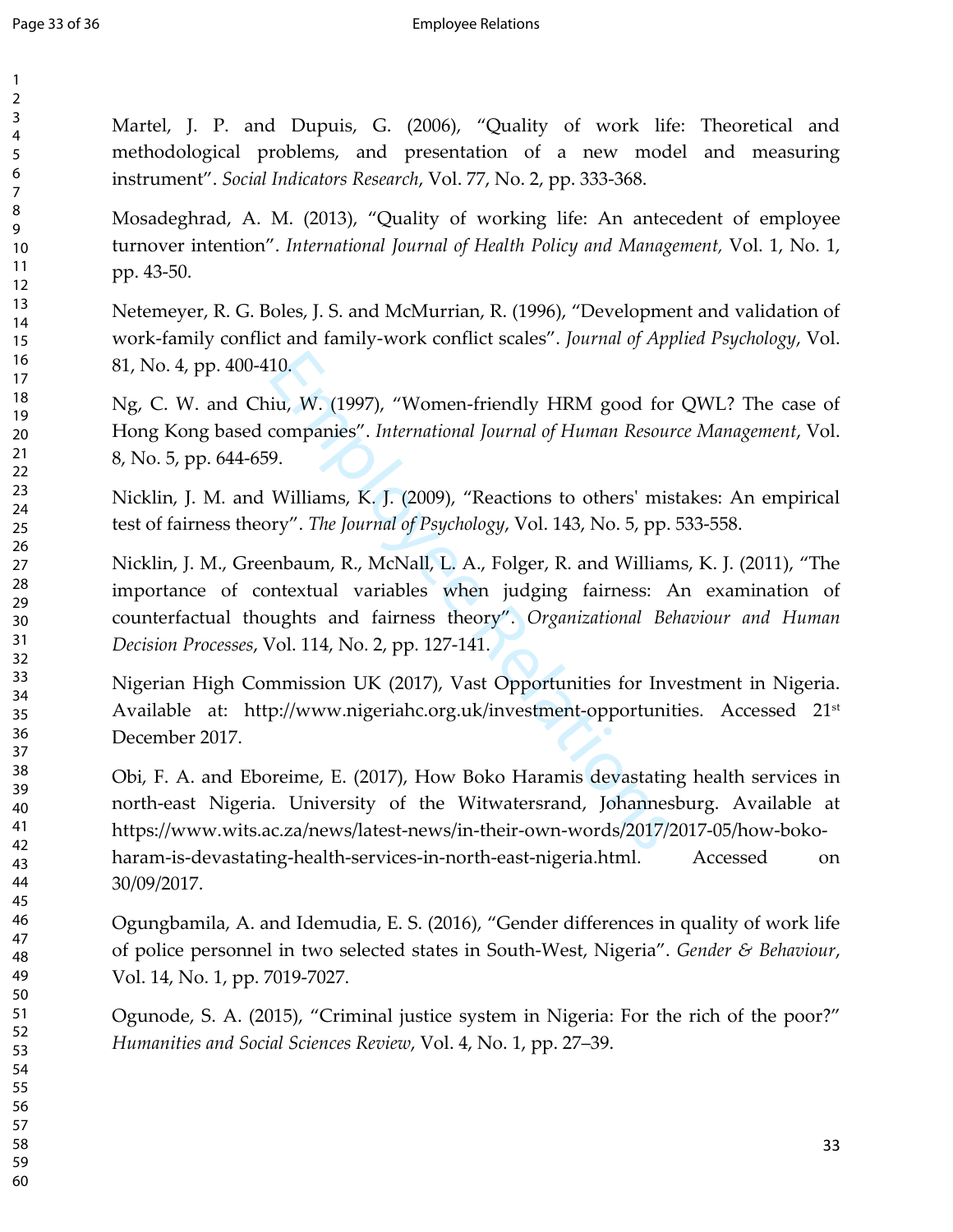Okenet, O. V. (2007), "The status of the right to strike in Nigeria: A perspective from international and comparative law". *African Journal of International and Comparative Law*, Vol. 15, No. 1, pp. 29-60.

Okpaga, A., Ugwu, S. C., and Eme, O. I. (2012), "Activities of Boko haram and insecurity question in Nigeria". *Arabian Journal of Business and Management Review,* Vol. 1, No. 9, pp. 77-99.

Okurame, D. E. (2009), "Mentoring and organisational constraints as predictors of attitudes to work in the Nigerian public health sector". *Journal of Health and Human Services Administration,* Vol. 32, No. 3, pp. 342-371.

Onuba, I. (2017), 3.67 million Nigerians lost their jobs in one year – FG report. Available at: http://punchng.com/3-67-million-nigerians-lost-their-jobs-in-one-year-nbs/ Accessed on 17/10/2017

Osoba S. O **.** (1996), "Corruption in Nigeria: historical perspectives". *Review of African Political Economy*, Vol. 23, pp. 371-386.

Owolabi, T. (2017), New militant group threatens Niger Delta oil war - in Latin. Available at https://www.reuters.com/article/nigeria-security-avengers/new-militantgroup-threatens-niger-delta-oil-war-in-latin-idUSL8N1J94QB. Accessed on 11/10/2017.

Owoye, O. (1994), "Wage determination and strike activity in Nigeria". *Journal of African Economies,* Vol. 3, No. 3, pp.447-480.

ion, Vol. 32, No. 3, pp. 342-371.<br>
67 million Nigerians lost their jobs in one year – 1<br>
com/3-67-million-nigerians-lost-their-jobs-in-one<br>
, "Corruption in Nigeria: historical perspectives<br>
ol. 23, pp. 371-386.<br>
), New mi Premium Times (2017), 23 Nigerian states owe local government workers' salaries; some 14 months – NULGE. Available at https://www.premiumtimesng.com/news/headlines/235150-23-nigerian-states-owelocal-govt-workers-salaries-14-months-nulge.html (October 12, 2017).

Rapoport, R. and Rapoport, R. N. (1980), Balancing work, family and leisure: a triple helix model. In Derr, C. B. (Ed.). Work, family and the career (pp. 318-328). New York: Praeger.

Rhodes, S. R. (1983), "Age-related differences in work attitudes and behavior: A review and conceptual analysis". *Psychological Bulletin,* Vol. *93*, No. 2, pp. 328-367.

Riti, J. S., Song, Y. and Kamah, M. (2017), "Terrorism and tourism trend (T): Empirical evidence from Nigeria". *Procedia Engineering,* Vol. 1, pp. 125-136.

Rousseau, D. M. (1989), "Psychological and implicit contracts in organizations". *Employee Responsibilities and Rights Journal,* Vol. 2, No. 2, pp. 121-139.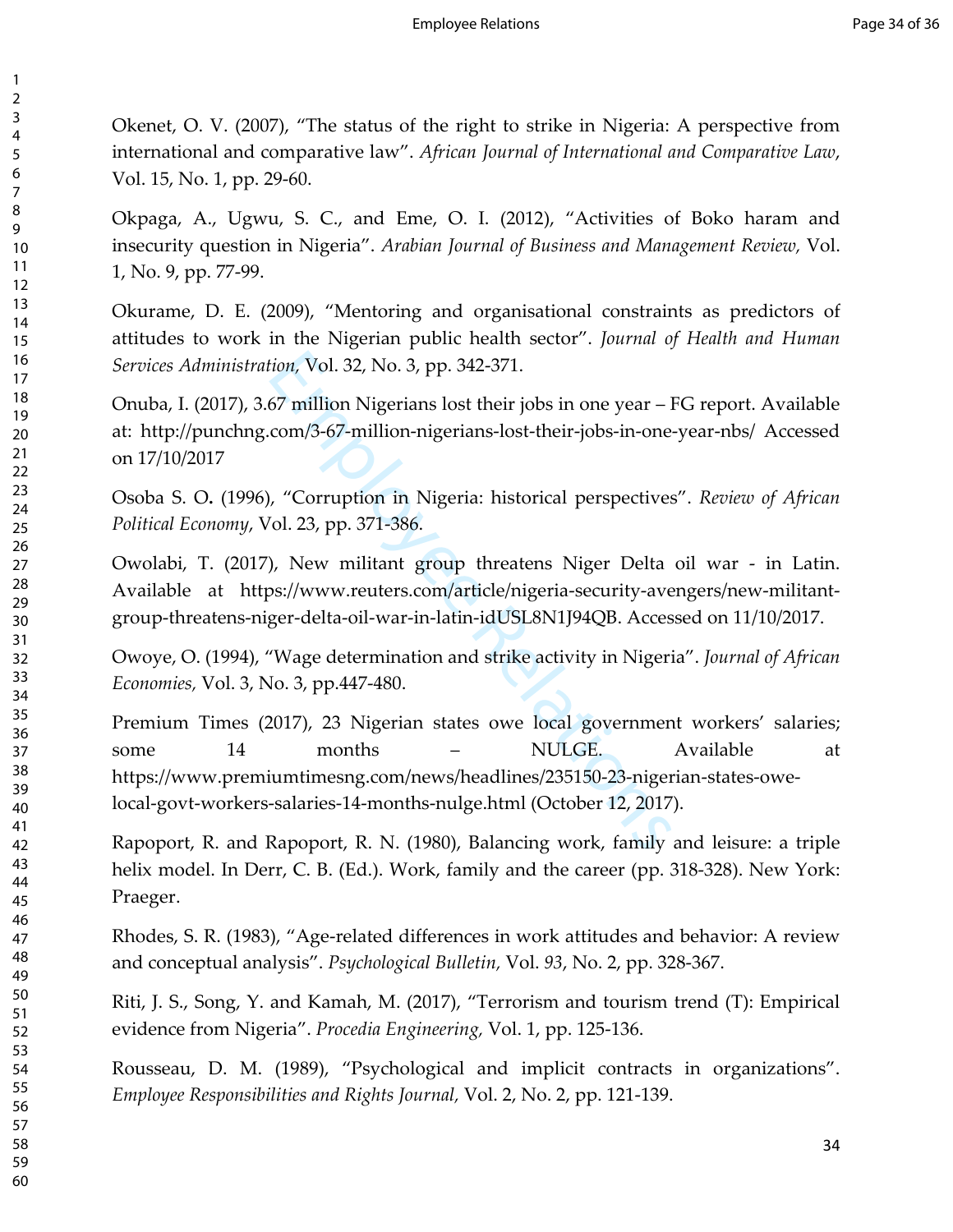Sev, J. T., Avanenge, F. and Emakwu, J. (2016), "Examining the quality of work life as a determinant of managerial effectiveness in business organisations: a study of Nigeria Breweries Plc., Lagos". *The Business and Management Review,* Vol. 7, No. 3, pp. 268-281. Shaffer, G. S. (1987), "Patterns of work and nonwork satisfaction". *Journal of Applied Psychology*, Vol. 72, No. 1, pp. 115-124. Shamir, B. and Salomon, I. (1985), "Work-at-home and the quality of working life". *Academy of Management Review*, Vol. 10, No. 3, pp. 455-464. Shankar, J. V. (2014), "A study on employee morale and quality of work life". *International Journal of Scientific Research and Management,* Vol. 2, No. 9, pp. 1383-1389.

Shen, J., Benson, J. and Huang, B. (2014), "High-performance work systems and teachers' work performance: the mediating role of quality of working life". *Human Resource Management*, Vol. 53, No. 5, pp. 817-833.

Sirg y, M., Reilly, N., Wu, J. and Efraty, D. (2008), "A work-life identity model of wellbeing: Towards a research agenda linking quality-of-work-life (QWL) programs with quality of life (QOL)". *Applied Research in Quality of Life*, Vol. 3, pp. 181–202.

Snyder, R. A. and Williams, R. R. (1982), "Self-theory: An Integrative theory of work motivation". *Journal of Occupational Psychology.* Vol. 55, No. 4, pp. 257-267.

14), A study on employee morale and quality of Scientific Research and Management, Vol. 2, No.<br>
J. and Huang, B. (2014), "High-performance fromance: the mediating role of quality of we *mt*, Vol. 53, No. 5, pp. 817-833.<br> Skyes, S. (2017), Boko Haram has killed nearly 400 people in five months. Available at http://www.euronews.com/2017/09/05/boko-haram-nigeria-cameroon-africa-terrorism. Accessed on 10/10/2017.

Srivastava, S. and Kanpur, R. (2014), "A Study on quality of work life: key elements and its implications". *Journal of Business and Management*, Vol. 16, No. 3, pp. 54-59.

Taylor, M. (2017), Good work: An independent review of modern working practice. Department for Business, Energy and Industrial Strategy (July 2017). Available at: https://www.gov.uk/government/uploads/system/uploads/attachment\_data/file/627671/ good-work-taylor-review-modern-working-practices-rg.pdf. Accessed on 03/10/2017.

Tongo, C. (2015), "Social Responsibility, quality of work life and motivation to contribute in the Nigerian society". *Journal of Business Ethics*, Vol. 126, No. 2, pp. 219- 233.

Transparency International (2017), https://www.transparency.org/country/NGA (Assessed 20 May 2018).